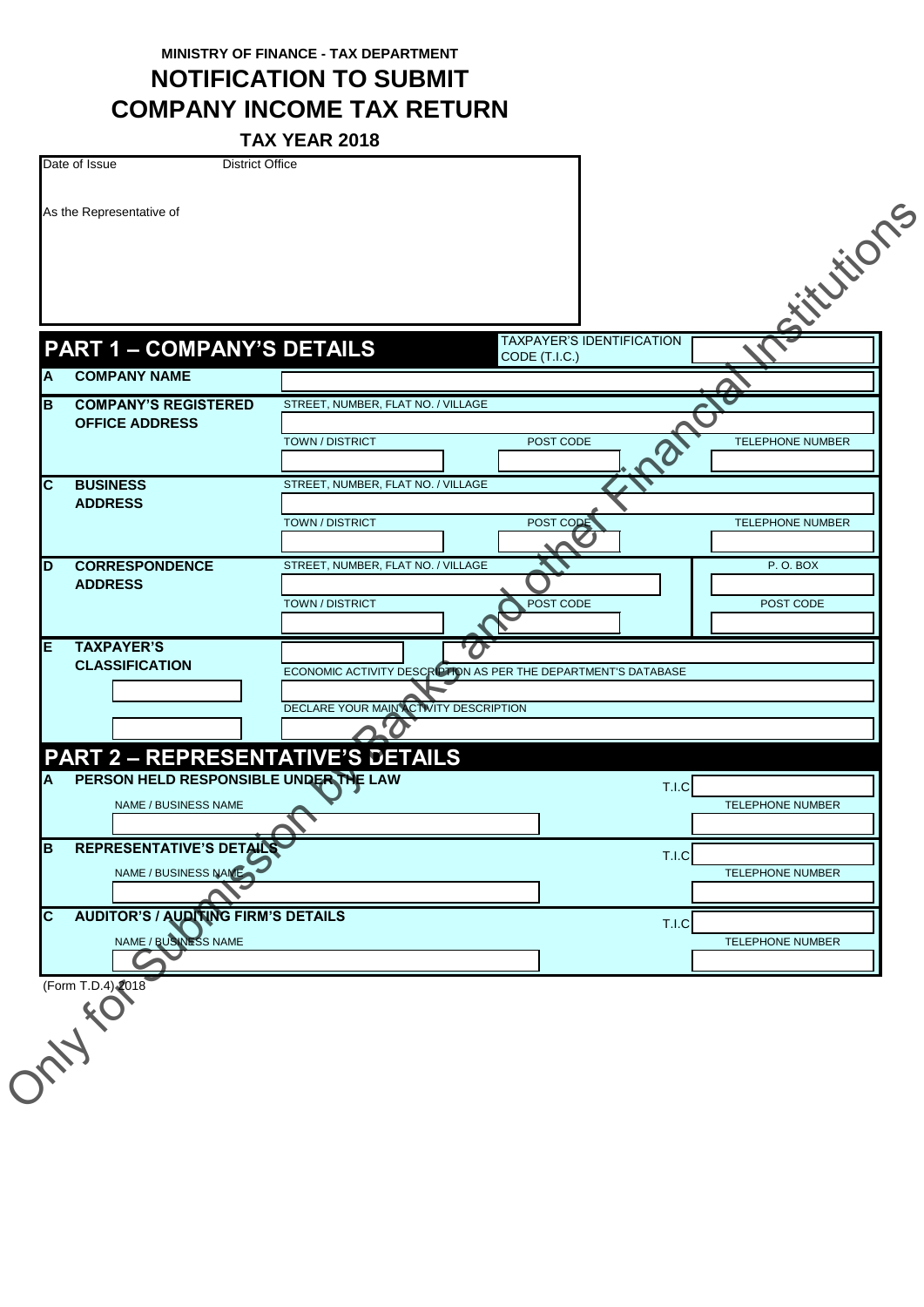## **MINISTRY OF FINANCE TAX DEPARTMENT**

**COMPANY INCOME TAX RETURN**

**TAX YEAR 2018**

|                     | <b>PART 1 - COMPANY INFORMATION</b>                                                                                                                                                                         |                        |                   |                                                                          |                      |                               |                        | necessary                |                          |                           |
|---------------------|-------------------------------------------------------------------------------------------------------------------------------------------------------------------------------------------------------------|------------------------|-------------------|--------------------------------------------------------------------------|----------------------|-------------------------------|------------------------|--------------------------|--------------------------|---------------------------|
|                     | 1.1. TAX IDENTIFICATION CODE (T.I.C.)                                                                                                                                                                       |                        |                   |                                                                          |                      |                               |                        |                          |                          |                           |
|                     | <b>1.2. COMPANY NAME</b>                                                                                                                                                                                    |                        |                   |                                                                          |                      |                               |                        |                          |                          |                           |
|                     | <b>1.3. PROFESSIONAL CONSULTANTS AND DIRECTORS</b>                                                                                                                                                          |                        |                   |                                                                          |                      |                               |                        |                          |                          |                           |
|                     | 1 A AUDITOR                                                                                                                                                                                                 |                        |                   |                                                                          | <b>NAME</b>          |                               |                        | CODE*                    |                          | T.I.C./ID. NO./A.R.C. NO. |
|                     | <b>B TAX CONSULTANT</b>                                                                                                                                                                                     |                        |                   |                                                                          |                      |                               |                        |                          |                          |                           |
|                     | 2 MANAGING DIRECTOR                                                                                                                                                                                         |                        |                   |                                                                          |                      |                               |                        |                          |                          |                           |
|                     | 3 SECRETARY                                                                                                                                                                                                 |                        |                   |                                                                          |                      |                               |                        |                          |                          |                           |
|                     | 4 LAWYER<br>5 BANKER A                                                                                                                                                                                      |                        |                   |                                                                          |                      |                               |                        |                          |                          |                           |
|                     | <b>6 BANKER B</b>                                                                                                                                                                                           |                        |                   |                                                                          |                      |                               |                        |                          |                          |                           |
|                     | 7 BANKER C                                                                                                                                                                                                  |                        |                   |                                                                          |                      |                               |                        |                          |                          |                           |
|                     | CODE:<br>$1$ T.I.C                                                                                                                                                                                          | 2 Identity Card Number |                   | 3 Registration Number (company / partnership registered in the Republic) |                      |                               |                        |                          |                          |                           |
|                     | 4 Passport Number / Alien Registration Card Number<br><b>1.4. SHAREHOLDERS</b>                                                                                                                              |                        |                   |                                                                          | 5 Other Organisation |                               |                        |                          |                          |                           |
|                     |                                                                                                                                                                                                             |                        | T.I.C. / ID. NO./ | <b>NO. OF SHARES</b>                                                     |                      | MOVEMENT ON THE NO. OF SHARES |                        |                          |                          | <b>NO. OF SHARES</b>      |
|                     | SHAREHOLDERS' NAME*1                                                                                                                                                                                        | CODE*2                 | REG. NO.          |                                                                          |                      |                               | <b>DURING THE YEAR</b> |                          |                          |                           |
| -1                  |                                                                                                                                                                                                             |                        |                   | 31/12/2017                                                               | <b>INCREASE*3</b>    |                               |                        | DECREASE*34              |                          | 31/12/2018                |
| $\overline{2}$      |                                                                                                                                                                                                             |                        |                   |                                                                          |                      |                               |                        |                          |                          |                           |
| 3                   |                                                                                                                                                                                                             |                        |                   |                                                                          |                      |                               |                        |                          |                          |                           |
| $\overline{4}$<br>5 |                                                                                                                                                                                                             |                        |                   |                                                                          |                      |                               |                        |                          |                          |                           |
| 6                   |                                                                                                                                                                                                             |                        |                   |                                                                          |                      |                               |                        |                          |                          |                           |
| 7                   |                                                                                                                                                                                                             |                        |                   |                                                                          |                      |                               |                        |                          |                          |                           |
| <b>TOTAL</b>        |                                                                                                                                                                                                             |                        |                   |                                                                          |                      |                               |                        |                          |                          |                           |
|                     | 1 Companies quoted on the Cyprus Stock Exchange must not complete this part.                                                                                                                                |                        |                   |                                                                          |                      |                               |                        |                          |                          |                           |
|                     | 2 CODE:<br>$1$ T.I.C                                                                                                                                                                                        | 2 Identity Card Number |                   | 3 Registration Number (company Apartnership registered in the Republic)  |                      |                               |                        |                          |                          |                           |
|                     | 4 Passport Number / Alien Registration Card Number<br>*3 Offsetting is forbidden in columns INCREASE / DECREASE.                                                                                            |                        |                   |                                                                          | 5 Other Organisation |                               |                        |                          |                          |                           |
|                     |                                                                                                                                                                                                             |                        |                   |                                                                          |                      |                               |                        |                          |                          |                           |
|                     | 1.5. COMPANIES WHICH FALL UNDER THE MERCHANT SHIPPING (FBES AND TAXING PROVISIONS) LAW<br>DOES THE COMPANY ELECT TO HAVE THE PROFITS FALLING THE AFOREMENT OND LAW IN ACCORDANCE WITH THE PROVISIONS OF THE |                        |                   |                                                                          |                      |                               |                        |                          |                          |                           |
|                     | MERCHANT SHIPPING (FEES AND TAXING PROVISIONS) LAW?                                                                                                                                                         | <b>YES</b>             | <b>NO</b>         |                                                                          | PARTIALLY            |                               | N/A                    |                          |                          |                           |
|                     | 1.6. CONTROL, MANAGEMENT AND PERMANENT ESTABLISHMENT                                                                                                                                                        |                        |                   |                                                                          |                      |                               |                        |                          |                          |                           |
|                     | DID THE COMPANY HAVE ITS MANAGEMENT AND CONTROL DORING THE YEAR 2018 OR A PERMANENT<br><b>ESTABLISHMENT IN THE REPUBLIC?</b>                                                                                |                        |                   |                                                                          |                      |                               |                        |                          | <b>YES</b>               | <b>NO</b>                 |
|                     | IF YOU ARE NOT RESIDENT IN THE REPUBLIC AND YOU NAVE A PERMANENT ESTABLISHMENT IN THE REPUBLIC, DO                                                                                                          |                        |                   |                                                                          |                      |                               |                        |                          |                          |                           |
|                     | YOU ELECT TO HAVE THE SAME TAX TREATMENT AS A CYPRUS RESIDENT?                                                                                                                                              |                        |                   |                                                                          |                      |                               |                        |                          | <b>YES</b>               | <b>NO</b>                 |
|                     | If you make the election then you must include all your world wide income expressed in Euro.                                                                                                                |                        |                   |                                                                          |                      |                               |                        |                          |                          |                           |
|                     | <b>1.7. COMPANY TYPE</b><br>ARE YOU A CREDIT INSTITUTION OR ORGANISATIONS                                                                                                                                   |                        |                   |                                                                          |                      |                               |                        |                          | <b>YES</b>               | <b>NO</b>                 |
|                     | ARE YOU AN INSURANCE COMPANY OR ORGANISATION?                                                                                                                                                               |                        |                   |                                                                          |                      |                               |                        |                          | <b>YES</b>               | NO                        |
|                     | IS THE COMPANY DORMANT?                                                                                                                                                                                     |                        |                   |                                                                          |                      |                               |                        |                          | <b>YES</b>               | <b>NO</b>                 |
|                     | DOES YOUR ORGANISATION OWN SHIPS?                                                                                                                                                                           |                        |                   |                                                                          |                      |                               |                        |                          | <b>YES</b>               | <b>NO</b>                 |
|                     | THE COMPANY HAS BEEN INCORPORATED IN THE REPUBLIC BUT IT IS NOT A CYPRUS RESIDENT?                                                                                                                          |                        |                   |                                                                          |                      |                               |                        | (Article 5(2) L.4/78)    | <b>YES</b>               | <b>NO</b>                 |
|                     | ARE YOU AN INNOVATIVE COMPANY AS PER LAW 115(I)/2014?                                                                                                                                                       |                        |                   |                                                                          |                      |                               |                        |                          | <b>YES</b>               | <b>NO</b>                 |
|                     | DO YOU BUY SERVICES FROM PROFESSIONALS (Entertainers e.t.c.) WHO ARE NOT RESIDENT IN THE REPUBLIC?                                                                                                          |                        |                   |                                                                          |                      |                               |                        | (Article 23 L.118/02)    | <b>YES</b>               | <b>NO</b>                 |
|                     | DO YOUR ACTIVITIES INVOLVE TRADING IN CURRENCY?                                                                                                                                                             |                        |                   |                                                                          |                      |                               |                        | (Article 8(24) L.118/02) | <b>YES</b><br><b>YES</b> | <b>NO</b><br><b>NO</b>    |
|                     | IF YES, DECLARE WHETHER YOU HAVE MADE OR YOU ARE MAKING YOUR IRREVOCABLE CHOICE.                                                                                                                            |                        |                   |                                                                          |                      |                               |                        |                          | <b>YES</b>               | <b>NO</b>                 |
|                     | ARE YOU A UCITS?<br>DOES THIS DECLARATION CONCERN CLASS 7 INSURANCE PRODUCTS EXCLUSIVELY?                                                                                                                   |                        |                   |                                                                          |                      |                               |                        |                          | <b>YES</b>               | <b>NO</b>                 |
|                     | <b>1.8. VAT REGISTRATION</b>                                                                                                                                                                                |                        |                   |                                                                          |                      |                               |                        |                          |                          |                           |
|                     | ARE YOU OR WERE YOU REGISTERED FOR VAT PURPOSES EITHER AS A COMPANY OR A GROUP?                                                                                                                             |                        |                   |                                                                          |                      |                               |                        |                          | <b>YES</b>               | <b>NO</b>                 |
|                     | IF YES, STATE YOUR VAT NUMBER (not that of the group)                                                                                                                                                       |                        |                   |                                                                          |                      |                               |                        |                          |                          |                           |
|                     | <b>NE YOU SUBMIT RETURNS AS A GROUP, STATE YOUR GROUP NUMBER</b>                                                                                                                                            |                        |                   |                                                                          |                      |                               |                        |                          |                          |                           |
|                     | IF YOU ARE NOT REGISTERED GIVE THE REASON:                                                                                                                                                                  |                        |                   |                                                                          |                      |                               |                        |                          |                          |                           |
|                     | A. TURNOVER IS NOT ABOVE THE REGISTRATION LIMIT                                                                                                                                                             |                        |                   |                                                                          |                      |                               |                        |                          | <b>YES</b>               | NO                        |
|                     | B. I DO NOT MAKE TRANSACTIONS THAT FALL WITHIN THE VAT SPECTRUM                                                                                                                                             |                        |                   |                                                                          |                      |                               |                        |                          | <b>YES</b>               | <b>NO</b>                 |
|                     | <b>IBAN/ SWIFT CODE FOR THE PURPOSE OF REFUNDS</b>                                                                                                                                                          |                        |                   |                                                                          |                      |                               |                        |                          |                          |                           |
|                     | IN THE CASE OF A REFUND PLEASE REMIT THE REFUNDABLE TAX TO                                                                                                                                                  |                        |                   |                                                                          |                      |                               |                        |                          |                          |                           |
| <b>IBAN</b>         |                                                                                                                                                                                                             |                        |                   |                                                                          |                      |                               |                        |                          |                          |                           |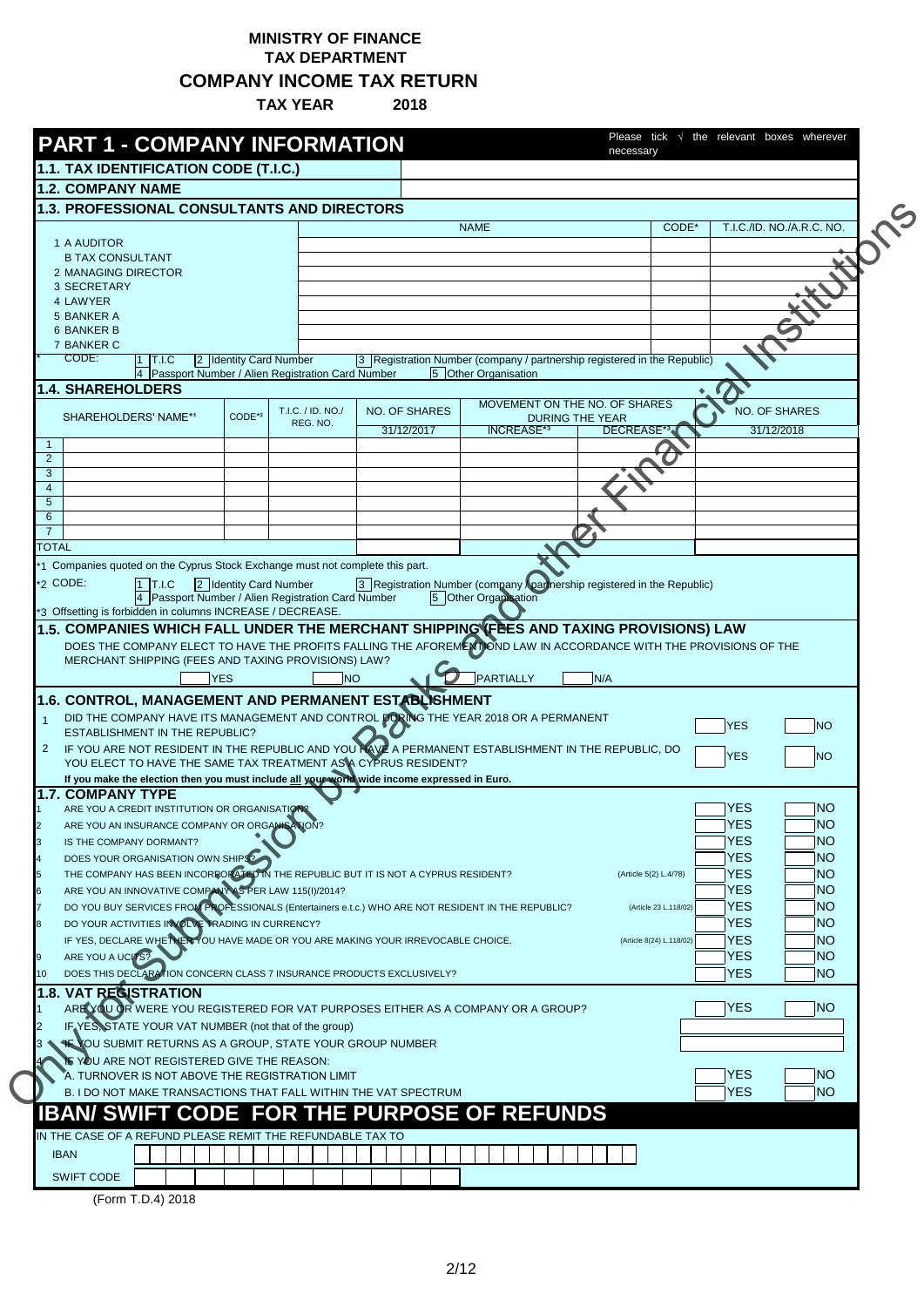T.I.C.  $\_\_$ 

| <b>BALANCE SHEET</b><br>2.1                                                                                                               | <b>NOTE</b> |             |                 | 2018€                            |                | 2017€ |
|-------------------------------------------------------------------------------------------------------------------------------------------|-------------|-------------|-----------------|----------------------------------|----------------|-------|
|                                                                                                                                           |             |             | $\overline{2}$  | Depreciation /<br>$\overline{3}$ | $\overline{4}$ |       |
| <b>Fixed assets</b><br>А.                                                                                                                 |             | Cost        | Revaluation     | <b>Diminution</b>                | Net Book Value |       |
| Intangible assets                                                                                                                         |             |             |                 |                                  |                |       |
| 1 Assets pertaining to intellectual property rights                                                                                       |             |             |                 |                                  |                |       |
| 2 Other Intangible assets<br>Il Tangible assets                                                                                           |             |             |                 |                                  |                |       |
|                                                                                                                                           |             |             |                 |                                  |                |       |
| 1 Immovable property                                                                                                                      | 2.3.1       |             |                 |                                  |                |       |
| 2 Other tangible assets<br>III Financial assets                                                                                           | 2.3.2       |             |                 |                                  |                |       |
| 1 Shares in affiliated undertakings                                                                                                       |             |             |                 |                                  |                |       |
|                                                                                                                                           |             |             |                 |                                  |                |       |
| 2 Participating Interests                                                                                                                 |             |             |                 |                                  |                |       |
| 3 Investments held as fixed assets                                                                                                        |             |             |                 |                                  |                |       |
| IV Other fixed assets of an investment nature<br>Other assets: Short and long term<br>В.                                                  |             |             |                 |                                  |                |       |
| 1 1. Stocks                                                                                                                               |             |             |                 | 2.3.3 and 2.3.9                  |                |       |
|                                                                                                                                           |             |             |                 | 2.3.3 and 2.3.9                  |                |       |
| 2. Provision for loss of value of stocks<br>II Debtors                                                                                    |             |             | Within one year | After one year                   |                |       |
| 1 Trade debtors                                                                                                                           |             |             |                 |                                  |                |       |
| 2 Provision for bad debts                                                                                                                 |             |             |                 |                                  |                |       |
| 3 Loans to affiliated undertakings and amounts owed by                                                                                    |             |             |                 |                                  |                |       |
| undertakings with which the company is linked by virtue of                                                                                |             |             |                 |                                  |                |       |
| participating interests:<br>a) for which market conditions are in force                                                                   |             | $2.3.4 - 7$ |                 |                                  |                |       |
| b) for which market conditions ARE NOT in force                                                                                           |             |             |                 |                                  |                |       |
| 4 Other Loans                                                                                                                             |             | $2.3.4 - 7$ |                 |                                  |                |       |
|                                                                                                                                           |             |             |                 |                                  |                |       |
| 5 Prepayments and accrued income<br>III Investments                                                                                       |             |             |                 | 2.3.2                            |                |       |
| 1 Shares in affiliated undertakings                                                                                                       |             |             |                 |                                  |                |       |
| 2 Other investments                                                                                                                       |             |             |                 |                                  |                |       |
| IV Cash at bank and in hand                                                                                                               |             |             |                 |                                  |                |       |
| 1 Cash in hand                                                                                                                            |             |             |                 |                                  |                |       |
| 2 Cash at bank                                                                                                                            |             |             |                 |                                  |                |       |
| <b>Creditors: Short and long term liabilities</b><br>C.                                                                                   |             |             | Within one year | More than a year<br>l±           | Total<br>١±    |       |
| 1 Debenture loans                                                                                                                         |             |             |                 |                                  |                |       |
| 2 Convertible debenture loans                                                                                                             |             |             |                 |                                  |                |       |
| 3 Amounts owed to credit and other institutions (e.g. loans from government                                                               |             |             |                 |                                  |                |       |
| funds etc.)                                                                                                                               |             |             |                 |                                  |                |       |
| 4 Trade creditors                                                                                                                         |             |             |                 |                                  |                |       |
| 5 Bills of exchange<br>6 Amounts owed to undertakings with which the company is linked by                                                 |             |             |                 |                                  |                |       |
| virtue of participating interest                                                                                                          |             | $2.3.4 - 7$ |                 |                                  |                |       |
| 7 Provisions for pensions and similar obligations                                                                                         |             |             |                 |                                  |                |       |
| 8 Direct and Indirect Taxes due to the Tax Department                                                                                     |             |             |                 |                                  |                |       |
| 9 Other creditors including other taxes and social security                                                                               |             |             |                 |                                  |                |       |
|                                                                                                                                           |             | $2.3.4 - 7$ |                 |                                  |                |       |
| 10 Other provisions                                                                                                                       |             |             |                 |                                  |                |       |
| 11 Accruals and deferred inco                                                                                                             |             |             |                 |                                  |                |       |
| <b>Net Assets / (Liabilities)</b><br>D.<br><b>E. Capital and Reserves</b>                                                                 |             |             |                 |                                  | 2018           | 2017  |
|                                                                                                                                           |             |             |                 |                                  |                |       |
| Issued capital                                                                                                                            |             |             |                 |                                  |                |       |
| Il Unpaid share capital                                                                                                                   |             |             |                 |                                  |                |       |
| III Own shares                                                                                                                            |             |             |                 |                                  |                |       |
| IV Share premium account                                                                                                                  |             |             |                 |                                  |                |       |
| <b>Revaluation reserve</b>                                                                                                                |             |             |                 |                                  |                |       |
| <b>VI Reserves</b>                                                                                                                        |             |             |                 |                                  |                |       |
| <sup>1</sup> Legal reserve required by any law                                                                                            |             |             |                 |                                  |                |       |
| 2 Reserve for own shares                                                                                                                  |             |             |                 |                                  |                |       |
| 3 Reserve provided for by the articles of association                                                                                     |             |             |                 |                                  |                |       |
| 4 Other reserves                                                                                                                          |             |             |                 |                                  |                |       |
|                                                                                                                                           |             |             |                 |                                  |                |       |
| 5 Profit and loss reserve                                                                                                                 |             |             |                 |                                  |                |       |
|                                                                                                                                           |             |             |                 | 2.3.17                           |                |       |
| 6 Exchange difference from the retranslation of opening balances<br>VII Exchange difference of permanent establishment or branch overseas |             |             |                 |                                  |                |       |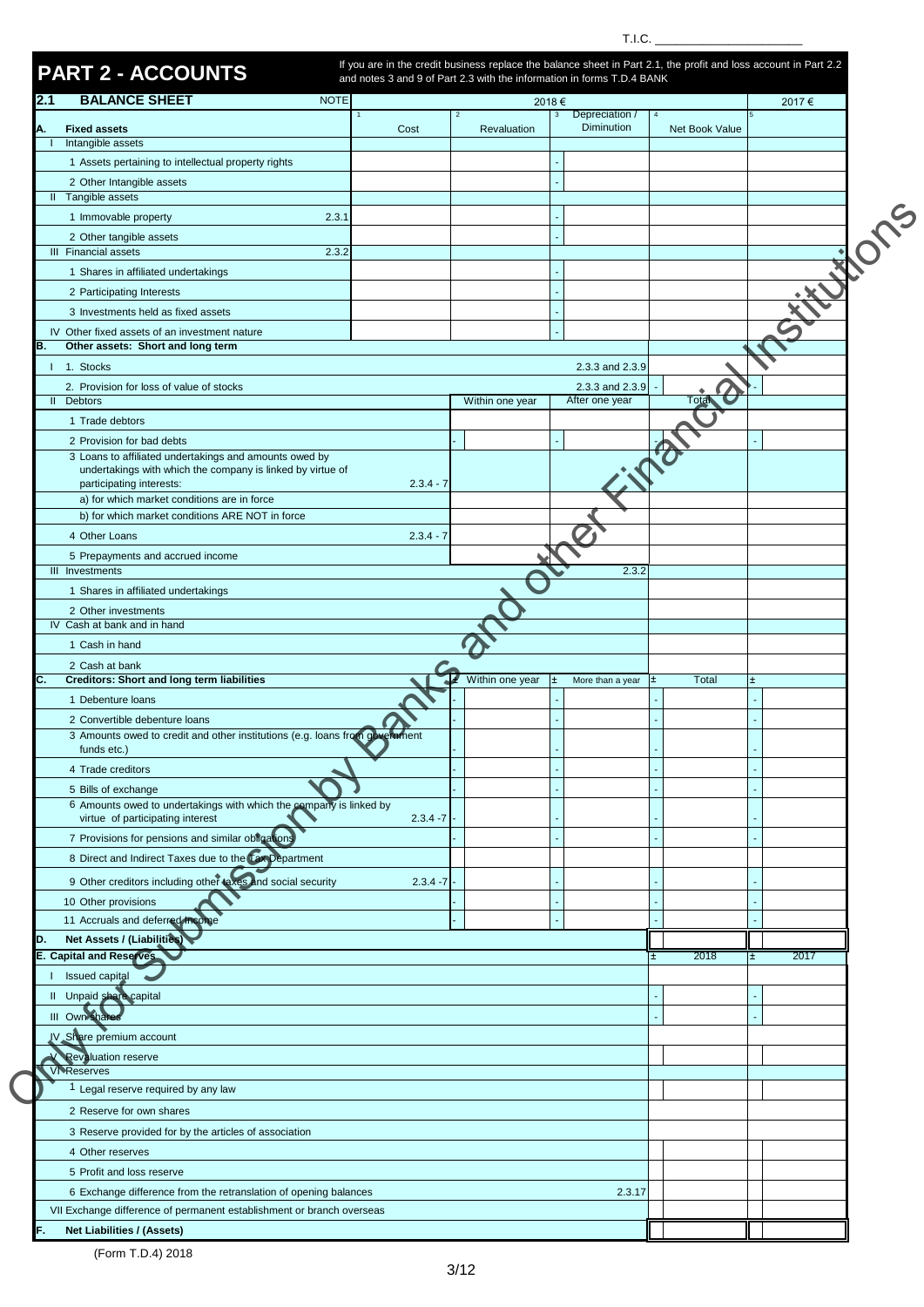| 2.2            | <b>PROFIT AND LOSS</b>                                                                                                  |                                               |                 | <b>NOTE</b> | l±. | 2018        | Ŧ.  | 2017  |
|----------------|-------------------------------------------------------------------------------------------------------------------------|-----------------------------------------------|-----------------|-------------|-----|-------------|-----|-------|
| -1             | Turnover (net of discounts)                                                                                             |                                               |                 |             |     |             | ٠   |       |
| $\overline{2}$ | Commissions                                                                                                             |                                               |                 |             |     |             |     |       |
| 3              | Cost of sales                                                                                                           |                                               |                 | 2.3.9       |     |             |     |       |
| $\overline{4}$ | Gross profit or loss<br>(2.2.1 less 2.2.2 less 2.2.3)                                                                   |                                               |                 |             |     |             |     |       |
| 5              | Dividends receivable (gross)                                                                                            |                                               |                 |             |     |             |     |       |
| 6              | Interest receivable                                                                                                     |                                               |                 |             |     |             |     |       |
| 7              | 12<br>Rents<br>Gross                                                                                                    | Property expenses                             | Depreciation    | 2.3.10      |     |             |     |       |
|                | $+$                                                                                                                     |                                               |                 |             |     |             |     |       |
| 8              | Gross royalties (IP)                                                                                                    |                                               |                 |             |     |             |     |       |
| 9              | Share of profit / loss from partnership or other undertaking                                                            |                                               |                 | 2.3.11      |     |             |     |       |
| 10             | Other operating income                                                                                                  |                                               |                 |             | +   |             | $+$ | Fitch |
| 11             | Profit / Loss from trading in currency<br>Realised                                                                      |                                               | Unrealised      |             |     |             |     |       |
|                |                                                                                                                         |                                               |                 |             |     |             |     |       |
| 12             | Other income (including extraordinary items)                                                                            |                                               |                 |             | +   |             |     |       |
| 13             | <b>Total income</b><br>(Cast lines 2.2.4 to 2.2.12 for each year)                                                       |                                               |                 |             |     |             |     |       |
|                | <b>Expenses</b>                                                                                                         | <b>Distribution</b>                           | Administration  |             |     | COLUMNS 1+2 |     |       |
| 14             | Salaries and staff costs                                                                                                |                                               |                 | 2.3.12      |     |             |     |       |
| 15             | Travelling - local                                                                                                      |                                               |                 |             |     |             |     |       |
| 16             | Travelling - overseas                                                                                                   |                                               |                 |             |     |             |     |       |
| 17             | Motor vehicle                                                                                                           |                                               |                 |             |     |             |     |       |
| 18             | Repairs and maintenance                                                                                                 |                                               |                 |             |     |             |     |       |
| 19             | Rents and leases<br>2.3.18                                                                                              |                                               |                 |             |     |             |     |       |
| 20             | Subscription and donation                                                                                               |                                               |                 |             |     |             |     |       |
| 21             | Entertainment of any type                                                                                               |                                               |                 |             |     |             |     |       |
|                |                                                                                                                         |                                               |                 |             |     |             |     |       |
| 22             | Depreciation /Amortisation of intelectual property                                                                      |                                               |                 |             |     |             |     |       |
| 23             | <b>Other Depreciation</b>                                                                                               |                                               |                 |             |     |             |     |       |
| 24             | Accounting, auditing and legal                                                                                          |                                               |                 |             |     |             |     |       |
| 25             | Other                                                                                                                   |                                               |                 |             |     |             |     |       |
| 26             | Bad Debts - specific provision                                                                                          |                                               | <b>Debit</b>    |             |     |             |     |       |
|                |                                                                                                                         |                                               | (Credit)        |             |     |             |     |       |
| 27             | Bad Debts - general provision                                                                                           |                                               | <b>Debit</b>    |             |     |             |     |       |
|                |                                                                                                                         |                                               | (Credit)        |             |     |             |     |       |
| 28             | Other (including extraordinary items)                                                                                   |                                               |                 |             |     |             |     |       |
| 29             | Profit / loss from the disposal or revaluation of fixed assets                                                          |                                               |                 |             |     |             |     |       |
| 30             | Profit / loss from the disposal or revaluation of investments                                                           |                                               |                 |             |     |             |     |       |
| 31             | Research and development costs/expenses                                                                                 |                                               |                 |             |     |             |     |       |
| 32             | Expenses relating to Intelectual Property rights<br>(2.2.8)                                                             |                                               |                 |             |     |             |     |       |
|                | <b>Finance expenses</b>                                                                                                 |                                               |                 |             |     |             |     |       |
| 33             | <b>Bank charges</b>                                                                                                     |                                               |                 |             |     |             |     |       |
| 34             | Inte-<br>Overdraft<br><b>Hire Purchase</b><br>rest<br>Loans                                                             | <b>Debentures</b>                             | Other           |             |     |             |     |       |
|                |                                                                                                                         |                                               |                 |             |     |             |     |       |
| 35             | Other currency trading differences                                                                                      |                                               |                 |             |     |             |     |       |
| 36             | Net Profit / loss from operations                                                                                       | (2.2.13 less total of lines 2.2.14 to 2.2.35) |                 |             |     |             |     |       |
|                |                                                                                                                         |                                               |                 |             |     |             |     |       |
| 37             | Tax on profit or loss from ordinary activities, current and previous years.                                             |                                               |                 |             |     |             |     |       |
| 38             | Other taxes (including overseas taxes and deferred taxation)                                                            |                                               |                 |             |     |             |     |       |
| 39             | Profit Noss for year (Add or subtract lines 2.2.36 to 2.2.38 accordingly.)                                              |                                               |                 |             |     |             |     |       |
| 40             | Transfer to legal reserve required by any law<br>Profit / loss after the transfer to legal reserve required by any law. |                                               |                 |             |     |             |     |       |
|                | (2.2.39 plus / less 2.2.40)                                                                                             |                                               |                 |             |     |             |     |       |
|                | <b>PROFIT AND LOSS</b>                                                                                                  |                                               |                 |             | ±.  | 2018        | ±.  | 2017  |
| 42             | Balance at beginning of year                                                                                            |                                               | 2.1.E.VI.5.2017 |             |     |             |     |       |
| 43             | Dividends paid / proposed during the year                                                                               |                                               |                 | 2.3.14      |     |             |     |       |
| 44             | Transfer to other reserves / write off to reserves from the profit/loss of the year / SDC deemed distribution           |                                               |                 |             |     |             |     |       |
| 45             | Balance at end of year                                                                                                  |                                               | 2.1.E.VI.5.2018 |             |     |             |     |       |

T.I.C.  $\qquad \qquad$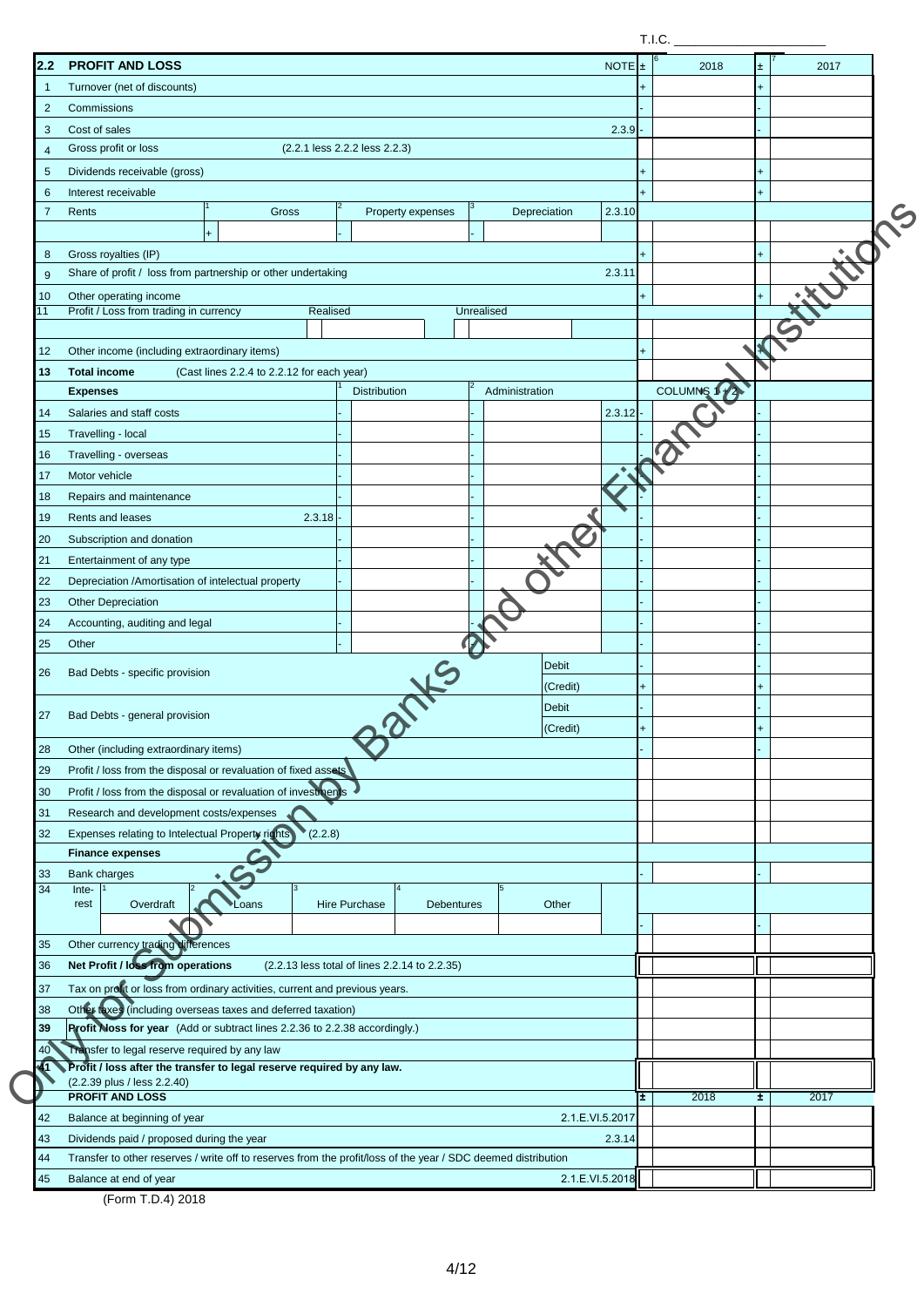|                                                     |                                                                                                                                                                 |              |                        |              |                        |              | T.I.C.                 |              |                         |
|-----------------------------------------------------|-----------------------------------------------------------------------------------------------------------------------------------------------------------------|--------------|------------------------|--------------|------------------------|--------------|------------------------|--------------|-------------------------|
| 2.3                                                 | <b>NOTES TO THE ACCOUNTS</b>                                                                                                                                    |              |                        |              |                        |              |                        |              |                         |
|                                                     | (Notes 1 to 9, 12 and 17 relate to the accounting year. Notes 10, 13 to 16 and 18 relate to the tax year. Note 11 relates to both)                              |              |                        |              |                        |              |                        |              | Tick wherever necessary |
| 2.3.1                                               | <b>IMMOVABLE PROPERTY IN THE REPUBLIC INCLUDED IN THE COMPANY'S ASSETS</b><br>(LAND, BUILDINGS AND LEASES)                                                      |              |                        |              |                        | 2018         |                        | 2017         |                         |
| Cost                                                | at beginning of year                                                                                                                                            |              |                        |              |                        |              |                        |              |                         |
|                                                     | additions                                                                                                                                                       |              |                        |              |                        |              |                        |              |                         |
|                                                     | 3<br>deductions                                                                                                                                                 |              |                        |              |                        |              |                        |              |                         |
|                                                     | $4$ at the year end                                                                                                                                             |              |                        |              |                        |              |                        |              |                         |
| 6                                                   | <sup>5</sup> Sales Proceeds in the case of disposals                                                                                                            |              |                        |              |                        |              |                        |              |                         |
| Titles of<br>ownership:                             | Is there any immovable property in the accounts that is registered in the name of the<br>directors, shareholders or related and connected companies or persons? |              |                        |              |                        | <b>YES</b>   | <b>NO</b>              | <b>YES</b>   | NO                      |
| 8                                                   | Land etc Gifted from shareholders included in additions<br>Land etc Gifted to shareholders included in deductions                                               |              |                        |              |                        |              |                        |              |                         |
| 2.3.2                                               | SHARES IN CYPRUS PRIVATE COMPANIES INCLUDED IN THE COMPANY'S ASSETS                                                                                             |              |                        |              |                        |              |                        |              |                         |
|                                                     |                                                                                                                                                                 |              |                        |              |                        | 2018         |                        |              |                         |
| Cost                                                | at beginning of year                                                                                                                                            |              |                        |              |                        |              |                        |              |                         |
|                                                     | additions                                                                                                                                                       |              |                        |              |                        |              |                        |              |                         |
|                                                     | deductions                                                                                                                                                      |              |                        |              |                        |              |                        |              |                         |
| Sales Proceeds                                      | at the year end<br>in the case of disposals                                                                                                                     |              |                        |              |                        |              |                        |              |                         |
| $6$ Titles of                                       | Are there any shares in the accounts that are registered in the name of the                                                                                     |              |                        |              |                        |              |                        |              |                         |
| ownership:                                          | directors, shareholders or related and connected companies or persons?                                                                                          |              |                        |              |                        | <b>YES</b>   | ŃО                     | <b>YES</b>   | <b>NO</b>               |
| <b>STOCKS</b><br>12.3.3                             |                                                                                                                                                                 |              |                        |              |                        |              |                        |              |                         |
|                                                     | Was a physical stock count performed at the end of the year?                                                                                                    |              |                        |              |                        |              | N/A                    | <b>YES</b>   | <b>NO</b>               |
| <b>Stock Valuation Method</b>                       |                                                                                                                                                                 |              |                        |              | HYPP.                  |              |                        |              |                         |
|                                                     | First in first out                                                                                                                                              |              | Last in first out      |              |                        |              | Average Cost           |              | Other                   |
|                                                     | $3$ Do you use lower of cost and net realizable value?                                                                                                          |              |                        |              |                        |              |                        | <b>YES</b>   | <b>NO</b>               |
|                                                     | $4$ Is there a change in the method used from the previous year?                                                                                                |              |                        |              |                        |              |                        | <b>YES</b>   | <b>NO</b>               |
| 2.3.4                                               | BALANCES WITH GROUP COMPANIES (as defined in section 13(8)(b-d))                                                                                                |              |                        |              |                        |              |                        |              |                         |
|                                                     | The debit and credit balances must NOT be offset with                                                                                                           |              | Trading                |              | Financial              | Other        |                        |              | Total                   |
| each other.                                         |                                                                                                                                                                 | <b>Debit</b> | Credit                 | <b>Debit</b> | Credit                 | <b>Debit</b> | Credit                 | <b>Debit</b> | Credit                  |
|                                                     | Balance at beginning of year                                                                                                                                    |              |                        |              |                        |              |                        |              |                         |
| <sup>2</sup> Balance at end of year<br>$\mathbf{3}$ |                                                                                                                                                                 |              |                        |              |                        |              |                        |              |                         |
|                                                     | Interest receivable (Dr) and payable (Cr) which                                                                                                                 |              |                        |              |                        |              |                        |              |                         |
|                                                     | was recognised in the profit and loss.<br>4 Are the transactions, including interest, at                                                                        |              |                        |              |                        |              |                        |              |                         |
| market price?                                       |                                                                                                                                                                 | <b>YES</b>   | PARTIALLY              | <b>YES</b>   | NO<br>PARTIALLY        | <b>YES</b>   | PARTIALLY<br><b>NO</b> |              |                         |
| 12.3.5                                              | BALANCES WITH OTHER RELATED, SUBSIDIARY AND OTHER UNDERTAKINGS                                                                                                  |              |                        |              |                        |              |                        |              |                         |
|                                                     | The debit and credit balances must NOT be offset with                                                                                                           |              | Trading                |              | Financial              | Other        |                        |              | Total                   |
| each other.                                         | Balance at beginning of year                                                                                                                                    | <b>Debit</b> | Credit                 | <b>Debit</b> | Credit                 | <b>Debit</b> | Credit                 | <b>Debit</b> | Credit                  |
| <sup>2</sup> Balance at end of year                 |                                                                                                                                                                 |              |                        |              |                        |              |                        |              |                         |
| $\mathbf{3}$                                        |                                                                                                                                                                 |              |                        |              |                        |              |                        |              |                         |
|                                                     | Interest receivable (Dr) and payable (C) which<br>was recognised in the profit and loss                                                                         |              |                        |              |                        |              |                        |              |                         |
|                                                     | 4 Are the transactions, including interest, at                                                                                                                  |              |                        |              |                        |              |                        |              |                         |
| market price?                                       |                                                                                                                                                                 | <b>YES</b>   | PARTIALLY<br><b>NO</b> | <b>YES</b>   | <b>NO</b><br>PARTIALLY | <b>YES</b>   | PARTIALLY<br>NO.       |              |                         |
| 2.3.6                                               | OTHER NONTRADING DEBTORS AND CREDITORS                                                                                                                          |              |                        |              |                        |              |                        |              |                         |
|                                                     | The debit and credit balances must NOT be offset with                                                                                                           |              | Trading                |              | Financial              | Other        |                        |              | Total                   |
| each other.                                         | Balance at beginning of year                                                                                                                                    | <b>Debit</b> | Credit                 | <b>Debit</b> | Credit                 | <b>Debit</b> | Credit                 | <b>Debit</b> | Credit                  |
| <sup>2</sup> Balance at end of year                 |                                                                                                                                                                 |              |                        |              |                        |              |                        |              |                         |
| $\mathbf{3}$                                        |                                                                                                                                                                 |              |                        |              |                        |              |                        |              |                         |
|                                                     | Haterest receivable (Dr) and payable (Cr) which<br>was recognised in the profit and loss.                                                                       |              |                        |              |                        |              |                        |              |                         |
| market price?                                       | <sup>4</sup> Are the transactions, including interest, at                                                                                                       | <b>YES</b>   | PARTIALLY<br><b>NO</b> | <b>YES</b>   | PARTIALLY<br>NO.       | <b>YES</b>   | PARTIALLY<br><b>NO</b> |              |                         |
| 2.3.7                                               | <b>BALANCES OF DIRECTORS AND SHAREHOLDERS (Individuals)</b>                                                                                                     |              |                        |              |                        |              |                        |              |                         |
|                                                     | The debit and credit balances must NOT be offset with                                                                                                           |              | Trading                |              | Financial              | Other        |                        |              | Total                   |
| each other.                                         |                                                                                                                                                                 | <b>Debit</b> | Credit                 | <b>Debit</b> | Credit                 | <b>Debit</b> | Credit                 | <b>Debit</b> | Credit                  |
|                                                     | Balance at beginning of year                                                                                                                                    |              |                        |              |                        |              |                        |              |                         |
| <sup>2</sup> Balance at end of year<br>$\mathbf{3}$ | Interest receivable (Dr) and payable (Cr) which                                                                                                                 |              |                        |              |                        |              |                        |              |                         |
|                                                     | was recognised in the profit and loss.<br><sup>4</sup> Are the transactions, including interest, at                                                             | YES          | PARTIALLY<br><b>NO</b> | <b>YES</b>   | NO<br>PARTIALLY        | <b>YES</b>   | PARTIALLY<br>NO.       |              |                         |
| market price?                                       |                                                                                                                                                                 |              |                        |              |                        |              |                        |              |                         |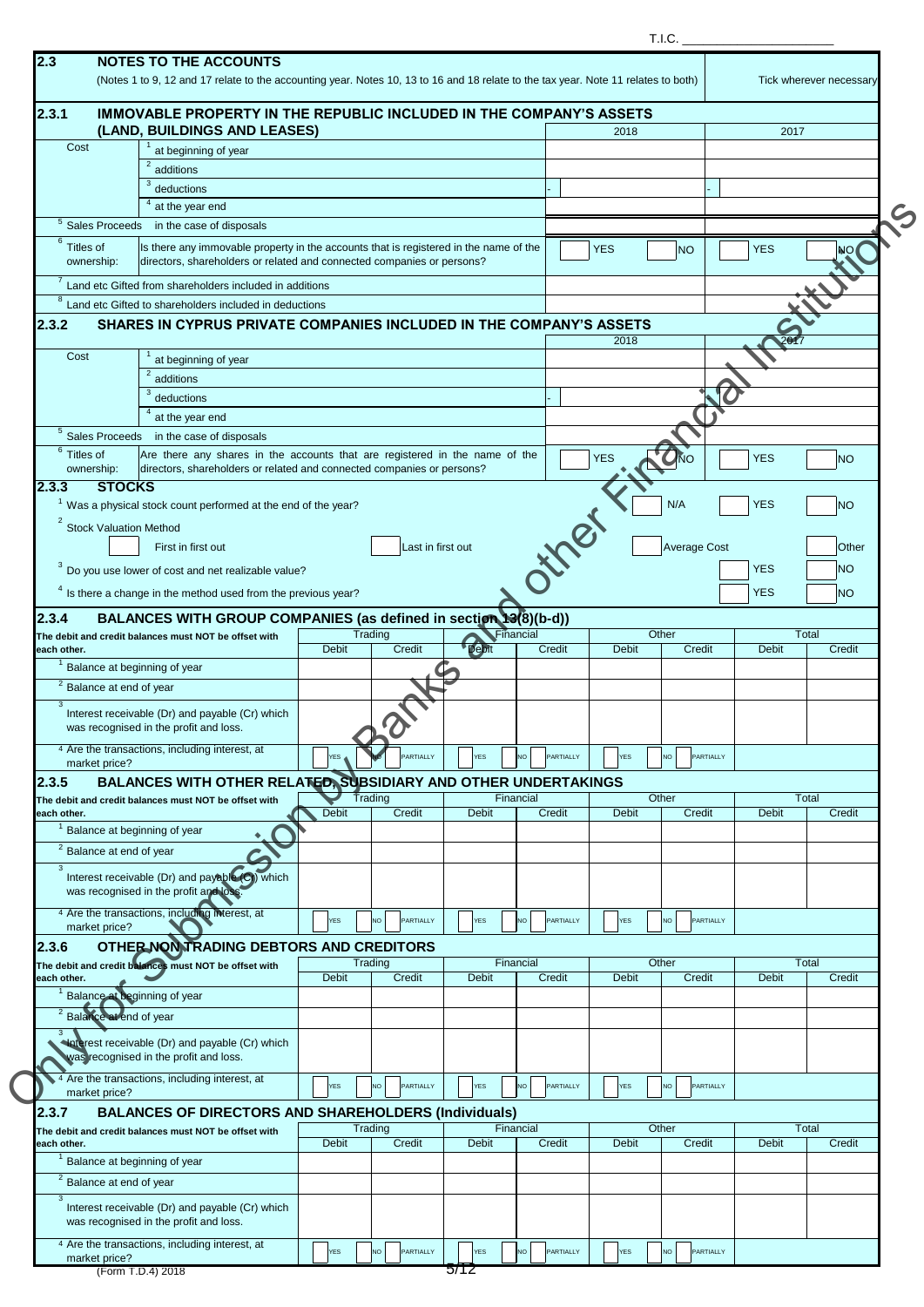T.I.C.  $\_$ 

|                                                           | <sup>5</sup> Analysis of balances of directors / shareholders (compulsoty for categories 42,43 and 47)                                              |                     |                                             |                                           |       |                                                         |                      |                        |                |                                                     |
|-----------------------------------------------------------|-----------------------------------------------------------------------------------------------------------------------------------------------------|---------------------|---------------------------------------------|-------------------------------------------|-------|---------------------------------------------------------|----------------------|------------------------|----------------|-----------------------------------------------------|
|                                                           |                                                                                                                                                     |                     |                                             |                                           |       |                                                         |                      |                        |                |                                                     |
|                                                           | NAME OF SHAREHOLDER / DIRECTOR                                                                                                                      | <b>COD</b><br>$E.*$ |                                             | T.I.C./ID. No. /<br>PASSPORT No. / A.R.C. |       | <b>Balance</b>                                          |                      |                        | <b>Balance</b> | Benefit deemed (Articles<br>$5(1)(g)$ and $5(2)(g)$ |
|                                                           |                                                                                                                                                     |                     |                                             |                                           |       | 1/1/2018                                                |                      |                        | 31/12/2018     |                                                     |
| $\mathbf{1}$                                              |                                                                                                                                                     |                     |                                             |                                           |       |                                                         |                      |                        |                |                                                     |
| $\overline{2}$<br>3                                       |                                                                                                                                                     |                     |                                             |                                           |       |                                                         |                      |                        |                |                                                     |
|                                                           |                                                                                                                                                     |                     |                                             | Total                                     |       |                                                         |                      |                        |                |                                                     |
| Code                                                      | 1 T.I.C. of individual                                                                                                                              |                     | $ 2 $ ID number                             |                                           |       |                                                         |                      |                        |                |                                                     |
|                                                           | 4 Passport number / ARC number                                                                                                                      |                     |                                             |                                           |       |                                                         |                      |                        |                |                                                     |
| 2.3.8                                                     | <b>ACCOUNTING PERIOD FROM</b>                                                                                                                       |                     |                                             |                                           |       | <b>TO</b>                                               |                      |                        |                |                                                     |
|                                                           |                                                                                                                                                     | <b>DD</b>           | <b>MM</b>                                   | YYYY                                      |       |                                                         | <b>DD</b>            | <b>MM</b>              | YYYY           |                                                     |
|                                                           | If the period of accounts falls into 2 different tax years the profit must be time apportioned into the relevant tax years in the tax computations. |                     |                                             |                                           |       |                                                         |                      |                        |                |                                                     |
| 2.3.9                                                     | <b>COST OF SALES AND WORK IN PROGRESS</b>                                                                                                           |                     |                                             |                                           |       |                                                         |                      |                        |                |                                                     |
|                                                           |                                                                                                                                                     |                     |                                             |                                           |       |                                                         | 2018                 |                        |                |                                                     |
|                                                           |                                                                                                                                                     |                     |                                             | materials                                 |       |                                                         | work in progress     |                        | finished goods |                                                     |
| <sup>1</sup> Opening stock                                |                                                                                                                                                     |                     |                                             |                                           |       |                                                         |                      |                        |                |                                                     |
| <sup>2</sup> Purchases for year                           |                                                                                                                                                     |                     |                                             |                                           |       |                                                         |                      |                        |                |                                                     |
| $3$ Labour (As Part 2.3.12)                               |                                                                                                                                                     |                     |                                             |                                           |       |                                                         |                      |                        |                |                                                     |
|                                                           |                                                                                                                                                     |                     |                                             |                                           |       |                                                         |                      |                        |                |                                                     |
| $4$ Subcontractors                                        |                                                                                                                                                     |                     |                                             |                                           |       |                                                         |                      |                        |                |                                                     |
| <sup>5</sup> Finance Expenses                             |                                                                                                                                                     |                     |                                             |                                           |       |                                                         |                      |                        |                |                                                     |
| $6$ Depreciation                                          |                                                                                                                                                     |                     |                                             |                                           |       |                                                         |                      |                        |                |                                                     |
| $7$ Rental of premises                                    |                                                                                                                                                     |                     |                                             |                                           |       |                                                         |                      |                        |                |                                                     |
| $8$ Other                                                 |                                                                                                                                                     |                     |                                             |                                           |       |                                                         |                      |                        |                |                                                     |
| <sup>9</sup> From Materials / Work in Progress            |                                                                                                                                                     |                     |                                             |                                           |       |                                                         |                      |                        |                |                                                     |
| <b>Closing Stock</b>                                      |                                                                                                                                                     |                     |                                             |                                           |       |                                                         |                      |                        |                |                                                     |
|                                                           |                                                                                                                                                     |                     |                                             |                                           |       |                                                         |                      |                        |                |                                                     |
|                                                           | To Work in progress / Finished goods / Cost of sales                                                                                                |                     |                                             |                                           |       |                                                         |                      |                        |                |                                                     |
|                                                           | 2.3.10 INCOME FROM THE RENTING OR OTHER COMMERCIAL USE OF A BUILDING UNDER PERSERVATION ORDER                                                       |                     |                                             |                                           |       |                                                         |                      |                        |                |                                                     |
|                                                           | PROTECTION ORDER                                                                                                                                    | RECOGNISED AREA     |                                             |                                           |       |                                                         |                      |                        |                | <b>SUBSIDIES GRANTED</b>                            |
| REG. NO.                                                  | NO.                                                                                                                                                 |                     |                                             |                                           |       |                                                         |                      |                        |                |                                                     |
|                                                           |                                                                                                                                                     |                     | (sq. m.)                                    |                                           | ICOME |                                                         |                      | <b>RENOVATION COST</b> |                | DURING THE YEAR                                     |
|                                                           |                                                                                                                                                     |                     |                                             |                                           |       |                                                         |                      |                        |                |                                                     |
|                                                           |                                                                                                                                                     |                     |                                             |                                           |       |                                                         |                      |                        |                |                                                     |
|                                                           |                                                                                                                                                     |                     |                                             |                                           |       |                                                         |                      |                        |                |                                                     |
|                                                           |                                                                                                                                                     |                     |                                             |                                           |       |                                                         |                      |                        |                |                                                     |
|                                                           | <b>INCOME FROM PARTNERSHIPS AND JOINT VENTURES</b>                                                                                                  |                     |                                             |                                           |       |                                                         |                      |                        |                |                                                     |
|                                                           | CODE (column 2) - 1 Cyprus tax resident, 2 Foreign tax resident<br>$\vert$ 2<br>$\vert 3 \vert$                                                     |                     |                                             | $\vert 5 \vert$                           |       |                                                         |                      | $\vert 6 \vert$        |                |                                                     |
|                                                           |                                                                                                                                                     |                     |                                             |                                           |       | <b>TAXABLE PROFIT / LOSS</b>                            |                      |                        |                |                                                     |
| PARTNERSHIP / JOINT<br><b>VENTURE NAME</b>                | CODE<br>T.I.C.                                                                                                                                      |                     | PROFIT / LOSS as per<br>the profit and loss |                                           |       | before capital allowances<br>and balancing deductions / |                      | CAPITAL ALLOWANCES     |                | <b>BALANCING ADDITION /</b><br><b>DEDUCTION</b>     |
|                                                           |                                                                                                                                                     |                     |                                             |                                           |       | additions                                               |                      |                        |                |                                                     |
| 2.3.11                                                    |                                                                                                                                                     |                     |                                             |                                           |       |                                                         |                      |                        |                |                                                     |
|                                                           |                                                                                                                                                     |                     |                                             |                                           |       |                                                         |                      |                        |                |                                                     |
|                                                           |                                                                                                                                                     |                     |                                             |                                           |       |                                                         |                      |                        |                |                                                     |
|                                                           |                                                                                                                                                     |                     |                                             |                                           |       |                                                         |                      |                        |                |                                                     |
|                                                           | PERSONNEL AND LABOUR COSTS                                                                                                                          |                     |                                             |                                           |       |                                                         |                      |                        |                |                                                     |
|                                                           |                                                                                                                                                     |                     |                                             | Cost of sales                             |       |                                                         | 2018<br>Distribution |                        | Administration | 2017<br>Total                                       |
| <sup>1</sup> Directors salaries                           |                                                                                                                                                     |                     |                                             |                                           |       |                                                         |                      |                        |                |                                                     |
| <sup>2</sup> Other salaries and wag                       |                                                                                                                                                     |                     |                                             |                                           |       |                                                         |                      |                        |                |                                                     |
| 3                                                         |                                                                                                                                                     |                     |                                             |                                           |       |                                                         |                      |                        |                |                                                     |
| Rents that are benefits in kind                           |                                                                                                                                                     |                     |                                             |                                           |       |                                                         |                      |                        |                |                                                     |
| holidays fund)                                            | 4 Other Benefits in kind (including bonuses and contributions to the                                                                                |                     |                                             |                                           |       |                                                         |                      |                        |                |                                                     |
|                                                           | <sup>5</sup> Employers' contributions to approved provident funds.                                                                                  |                     |                                             |                                           |       |                                                         |                      |                        |                |                                                     |
|                                                           | <sup>6</sup> Employers' contributions to non-approved provident funds.                                                                              |                     |                                             |                                           |       |                                                         |                      |                        |                |                                                     |
|                                                           |                                                                                                                                                     |                     |                                             |                                           |       |                                                         |                      |                        |                |                                                     |
|                                                           | Employers' contributions to other funds (social insurance, medical etc.)                                                                            |                     |                                             |                                           |       |                                                         |                      |                        |                |                                                     |
| <sup>8</sup> Payments on retirement                       |                                                                                                                                                     |                     |                                             |                                           |       |                                                         |                      |                        |                |                                                     |
| <sup>9</sup> Other                                        |                                                                                                                                                     |                     |                                             |                                           |       |                                                         |                      |                        |                |                                                     |
| <sup>10</sup> As per profit and loss                      |                                                                                                                                                     |                     |                                             |                                           |       |                                                         |                      |                        |                |                                                     |
| <sup>11</sup> Number of employees in each category        |                                                                                                                                                     |                     |                                             |                                           |       |                                                         |                      |                        |                |                                                     |
|                                                           | <sup>12</sup> Amounts included in 1 - 4 above and are not included in an employers                                                                  |                     |                                             |                                           |       |                                                         |                      |                        |                |                                                     |
| return in the Republic                                    |                                                                                                                                                     |                     |                                             |                                           |       |                                                         |                      |                        |                |                                                     |
| 2.3.12<br>5(1)(g) and 5(2)(g) of 118/2002-210/2016)<br>14 | <sup>13</sup> Deemed benefit on debit balances of shareholders and directors (Articles                                                              |                     |                                             |                                           |       |                                                         |                      |                        |                |                                                     |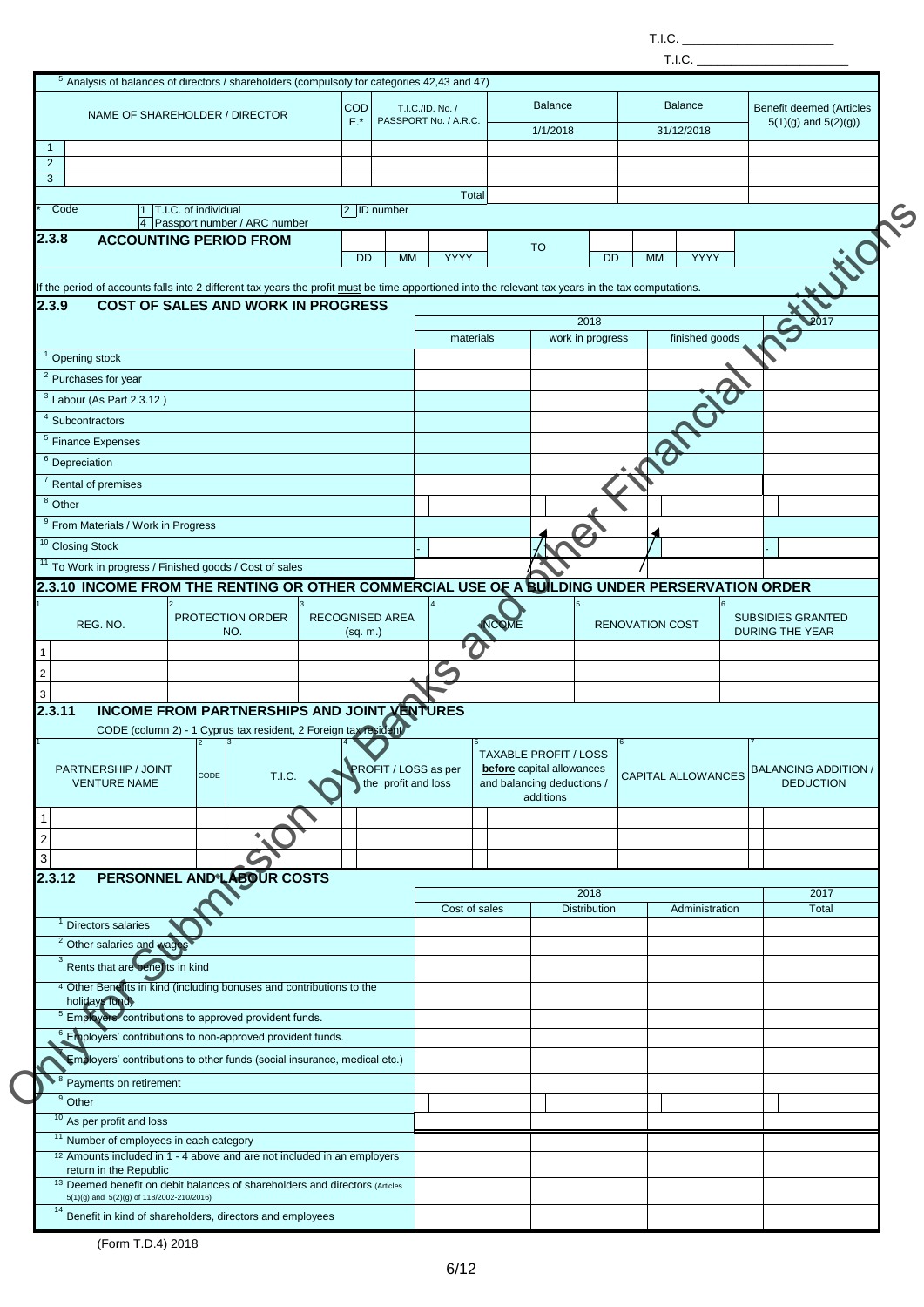|                             |                                  |                                                               |                                                                                                                                                                                                                                                                                                                                                                                                               |                              |                       |                   |                                             |            | T.I.C.                           |                                 |            |       |                                  |
|-----------------------------|----------------------------------|---------------------------------------------------------------|---------------------------------------------------------------------------------------------------------------------------------------------------------------------------------------------------------------------------------------------------------------------------------------------------------------------------------------------------------------------------------------------------------------|------------------------------|-----------------------|-------------------|---------------------------------------------|------------|----------------------------------|---------------------------------|------------|-------|----------------------------------|
|                             |                                  |                                                               | <sup>15</sup> Does the company offer any benefits in kind, such as use of car, house etc that is not reflected above?                                                                                                                                                                                                                                                                                         |                              |                       |                   |                                             |            | T.I.C.                           |                                 | <b>YES</b> |       | <b>NO</b>                        |
|                             |                                  |                                                               | 16 If YES has the company declared this benefit in the employer's declaration and / or form T.D.63 of its employees?                                                                                                                                                                                                                                                                                          |                              |                       |                   |                                             |            |                                  |                                 | <b>YES</b> |       | <b>NO</b>                        |
|                             |                                  |                                                               | 17 Are the amounts declared in this part included in the employer's declaration T.D.7 (bearing in mind your answer to Parts 2.3.12.12 to                                                                                                                                                                                                                                                                      |                              |                       |                   |                                             |            |                                  |                                 | <b>YES</b> |       | <b>NO</b>                        |
|                             | $2.3.12.14$ ?                    |                                                               | If you have answered NO to question 17 then you must submit an additional employer's return concurrently with this declaration                                                                                                                                                                                                                                                                                |                              |                       |                   |                                             |            |                                  |                                 |            |       |                                  |
| 2.3.13                      |                                  |                                                               | AMOUNTS PAID TO PERSONS RESIDENT ABROAD FOR SERVICES IN THE REPUBLIC AND TAX WITHHELD UNDER                                                                                                                                                                                                                                                                                                                   |                              |                       |                   |                                             |            |                                  |                                 |            |       |                                  |
|                             |                                  |                                                               | ARTICLE 24 OF THE INCOME TAX LAW 118(I)/2002                                                                                                                                                                                                                                                                                                                                                                  |                              |                       |                   | <b>GROSS AMOUNT PAID</b>                    |            | <b>RETAINED AMOUNT</b>           |                                 |            |       | RETAINED AMOUNT DUE              |
|                             |                                  |                                                               | <sup>1</sup> FOR ROYALTIES, USE OF LICENCES, COMPENSATIONS ETC.(ARTICLE 21) - 10%                                                                                                                                                                                                                                                                                                                             |                              |                       |                   |                                             |            | PAID TO TD                       |                                 |            | TO TD |                                  |
|                             |                                  |                                                               | <sup>2</sup> FOR FILM RENTALS FOR THE SHOWING OF MOVIES ETC. (ARTICLE 22) - 5%                                                                                                                                                                                                                                                                                                                                |                              |                       |                   |                                             |            |                                  |                                 |            |       |                                  |
|                             |                                  |                                                               |                                                                                                                                                                                                                                                                                                                                                                                                               |                              |                       |                   |                                             |            |                                  |                                 |            |       |                                  |
|                             | $(23)) - 10%$                    |                                                               | 3 TO PROFESSIONALS, ARTISTS AND OTHER PERSONS WHO PROVIDE ENTERTAINMENT ((ARTICLE                                                                                                                                                                                                                                                                                                                             |                              |                       |                   |                                             |            |                                  |                                 |            |       |                                  |
|                             |                                  |                                                               | <sup>4</sup> FOR SERVICES RELATING TO MINING, EXPLORATION OR EXPLOITATION OF THE SHELF, THE<br>SUBSOIL OR NATURAL RESOURCES, AND THE INSTALLATION AND OPERATION OF PIPELINES                                                                                                                                                                                                                                  |                              |                       |                   |                                             |            |                                  |                                 |            |       |                                  |
|                             |                                  | AND OTHER (ARTICLE 23A) - 5%                                  |                                                                                                                                                                                                                                                                                                                                                                                                               |                              |                       |                   |                                             |            |                                  |                                 |            |       |                                  |
|                             | YEAR OF                          | <sup>2</sup> DATE OF PAYMENT                                  | 2.3.14 DIVIDENDS PAID OR PROPOSED DURING 2018<br><sup>3</sup> % SHAREHOLDERS                                                                                                                                                                                                                                                                                                                                  | % SHAREHOLDERS               | <b>GROSS DIVIDEND</b> |                   | <b>GROSS DIVIDEND THAT</b>                  |            | <b>SCD THAT ARISES @17%</b>      | <sup>8</sup> SCD PAID WITH CODE |            |       | 9 SCD DUE ON                     |
|                             | <b>ACQUISITION</b><br>OF PROFITS |                                                               | SUBJECT TO DEEMED -<br><b>INDIVIDUALS (ON</b>                                                                                                                                                                                                                                                                                                                                                                 | SUBJECT TO<br>DEEMED - LEGAL |                       | <b>TO SPECIAL</b> | HAS BEEN SUBJECTED                          | €          | $((5 \times 3) - 6) \times 17\%$ |                                 |            |       | <b>DIVIDENDS PAID</b><br>$(7-8)$ |
|                             |                                  |                                                               | PAYMENT DATE)*                                                                                                                                                                                                                                                                                                                                                                                                | PERSONS (ON                  |                       |                   | <b>CONTRIBUTION FOR</b>                     |            |                                  |                                 |            | €     | ¢                                |
|                             |                                  |                                                               |                                                                                                                                                                                                                                                                                                                                                                                                               | PAYMENT DATE)                |                       |                   | DEFENCE (SCD) or HAS<br>SUFFERED DEEMED SCD |            |                                  |                                 |            |       |                                  |
|                             |                                  |                                                               |                                                                                                                                                                                                                                                                                                                                                                                                               |                              |                       | (CODE 0623)       |                                             |            |                                  |                                 |            |       |                                  |
|                             |                                  |                                                               |                                                                                                                                                                                                                                                                                                                                                                                                               |                              |                       |                   |                                             |            |                                  |                                 |            |       |                                  |
|                             |                                  |                                                               |                                                                                                                                                                                                                                                                                                                                                                                                               |                              |                       |                   |                                             |            |                                  |                                 |            |       |                                  |
| $\mathbf{1}$<br>2           |                                  |                                                               |                                                                                                                                                                                                                                                                                                                                                                                                               |                              |                       |                   |                                             |            |                                  |                                 |            |       |                                  |
| 3                           |                                  |                                                               |                                                                                                                                                                                                                                                                                                                                                                                                               |                              |                       |                   |                                             |            |                                  |                                 |            |       |                                  |
| $\overline{4}$              |                                  |                                                               |                                                                                                                                                                                                                                                                                                                                                                                                               |                              |                       |                   |                                             |            |                                  |                                 |            |       |                                  |
|                             |                                  |                                                               |                                                                                                                                                                                                                                                                                                                                                                                                               |                              |                       |                   |                                             |            |                                  |                                 |            |       |                                  |
|                             |                                  |                                                               | LESS PROPOSED DIVIDENDS OF PREVIOUS YEARS THAT WERE PAID                                                                                                                                                                                                                                                                                                                                                      |                              |                       |                   |                                             |            |                                  |                                 |            |       |                                  |
|                             |                                  |                                                               |                                                                                                                                                                                                                                                                                                                                                                                                               |                              |                       |                   |                                             |            |                                  |                                 |            |       |                                  |
|                             |                                  |                                                               | PLUS DIVIDEND PROPOSED DURING 2018 AND NOT PAID DURING THE YEAR                                                                                                                                                                                                                                                                                                                                               |                              |                       |                   |                                             |            |                                  |                                 |            |       |                                  |
|                             |                                  |                                                               | TOTAL (column 5 must agree with 2.2.43)<br>The percentage of individuals that were shareholders and tax resident in Cyprus on the date of payemnt of the dividend. For dividends paid after 15/7/2015 the individuals should also have their domicile in the Republic.<br>DO YOU DEAL IN THE AREA OF CONSTRUCTION, DEVELOPMENT OR LAND DEVELOPMENT?<br>IF YOU HAVE ANSWERED YES. PLEASE ANSWER THE FOLLOWING: |                              |                       |                   |                                             |            |                                  |                                 | <b>YES</b> |       | <b>NO</b>                        |
| $\overline{1}$              |                                  |                                                               | DO YOU APPLY THE SUBSTANTIALLY COMPLETE METHOD 90% OR THE METHOD OF PERCENTAGE OF COMPLETION 50% FOR THE COMPUTATION OF<br>YOUR TAXABLE INCOME (AS DESCRIBED IN REGULATION 340/89) OR OTHER?                                                                                                                                                                                                                  |                              |                       |                   |                                             |            |                                  |                                 |            |       |                                  |
|                             | 90%                              |                                                               | 50%                                                                                                                                                                                                                                                                                                                                                                                                           | OTHER, EXPLAIN               |                       |                   |                                             |            |                                  |                                 |            |       |                                  |
|                             |                                  |                                                               |                                                                                                                                                                                                                                                                                                                                                                                                               |                              |                       |                   |                                             |            |                                  |                                 |            |       |                                  |
|                             |                                  |                                                               | DOES YOUR ACCOUNTING PROFIT RECOGNITION POLICY DIFFER SIGNIFICANTLY (10%) FROM THE RECOGNITION                                                                                                                                                                                                                                                                                                                |                              |                       |                   |                                             |            |                                  |                                 | <b>YES</b> |       | <b>NO</b>                        |
|                             |                                  |                                                               | METHOD USED FOR TAXATION PURPOSES (90% AND 50% AS PER REGULATION 340/89)?                                                                                                                                                                                                                                                                                                                                     |                              |                       |                   |                                             |            |                                  |                                 |            |       |                                  |
| $\mathbf{3}$                |                                  |                                                               | COMPLETE THE FORM OR FORMS FOR DEVELOPMENT PROJECTS, CONSTRUCTION UNDERTAKEN FOR THIRD PARTIES AND SEPARATION OF LAND                                                                                                                                                                                                                                                                                         |                              |                       |                   |                                             |            |                                  |                                 |            |       |                                  |
|                             |                                  |                                                               | THAT ARE APPLICABLE IN YOUR CASE (I.R.4 CONST) AND MAINTAIN COPIES IN CASE THESE ARE REQUESTED.<br>METHOD USED FOR ISSUING INVOICES AND RECEIPTS                                                                                                                                                                                                                                                              |                              |                       |                   |                                             |            |                                  |                                 |            |       |                                  |
|                             | Tick $\sqrt{}$ where appropriate |                                                               |                                                                                                                                                                                                                                                                                                                                                                                                               |                              |                       |                   |                                             |            |                                  |                                 |            |       |                                  |
|                             |                                  |                                                               | 1. DUPLICATE MANUAL INVOICES AND RECEIPTS                                                                                                                                                                                                                                                                                                                                                                     |                              |                       |                   |                                             | <b>YES</b> | <b>NO</b>                        |                                 |            |       |                                  |
|                             |                                  |                                                               | 2.1 NUMBER OF FISCAL MEMORY DEVICES (Includes electronic cash registers, computerised systems and points of sale (P.O.S.))                                                                                                                                                                                                                                                                                    |                              |                       |                   |                                             |            |                                  |                                 |            |       |                                  |
|                             |                                  |                                                               |                                                                                                                                                                                                                                                                                                                                                                                                               |                              |                       |                   |                                             |            |                                  |                                 |            |       |                                  |
|                             |                                  |                                                               | 2.2 CODE NUMBER OF DEVICE (Fiscal) P1-224/2010 - attach list<br><b>MODEL NUMBER</b>                                                                                                                                                                                                                                                                                                                           |                              |                       |                   |                                             |            | <b>FISCAL DEVICE NUMBER</b>      |                                 |            |       |                                  |
| $\mathbf{1}$                |                                  |                                                               |                                                                                                                                                                                                                                                                                                                                                                                                               |                              |                       |                   |                                             |            |                                  |                                 |            |       |                                  |
|                             | 3.1 Dormant                      |                                                               |                                                                                                                                                                                                                                                                                                                                                                                                               |                              |                       |                   |                                             |            | 3.2 Year from which Dormant      |                                 |            |       |                                  |
|                             |                                  |                                                               | 2.3.17 CURRENCY IN WHICH ACCOUNTS ARE KEPT AND TRANSLATED                                                                                                                                                                                                                                                                                                                                                     |                              |                       |                   |                                             | 2018       |                                  |                                 | 2017       |       |                                  |
|                             |                                  |                                                               | <sup>1</sup> CURRENCY IN WHICH THE COMPANY'S BOOKS ARE KEPT                                                                                                                                                                                                                                                                                                                                                   |                              |                       |                   |                                             |            |                                  |                                 |            |       |                                  |
|                             |                                  |                                                               | 2 EXCHANGE RATE FOR CONVERSION TO EURO                                                                                                                                                                                                                                                                                                                                                                        |                              |                       |                   | l€1 =                                       |            |                                  | €1 =                            |            |       |                                  |
|                             | 2.3.18 RENTS PAID                |                                                               |                                                                                                                                                                                                                                                                                                                                                                                                               |                              |                       |                   |                                             |            |                                  |                                 |            | 2018  |                                  |
|                             |                                  |                                                               | Rents paid during 2018 TO NON RESIDENTS of the Republic:-                                                                                                                                                                                                                                                                                                                                                     |                              |                       |                   |                                             |            |                                  |                                 |            |       |                                  |
| 1a                          |                                  | for assets situated overseas,                                 |                                                                                                                                                                                                                                                                                                                                                                                                               |                              |                       |                   |                                             |            |                                  |                                 |            |       |                                  |
| 1b.                         |                                  | for assets situated in the Republic.                          |                                                                                                                                                                                                                                                                                                                                                                                                               |                              |                       |                   |                                             |            |                                  |                                 |            |       |                                  |
| 2.3.15<br>2.3.16<br>INC. NO |                                  |                                                               | Rents paid during 2018 to RESIDENTS of the Republic                                                                                                                                                                                                                                                                                                                                                           |                              |                       |                   |                                             |            |                                  |                                 |            |       |                                  |
| $\mathbf{z}$ a              |                                  | (complete form I.R.614 An):-<br>for assets situated overseas, |                                                                                                                                                                                                                                                                                                                                                                                                               |                              |                       |                   |                                             |            |                                  |                                 |            |       |                                  |
| 2 <sub>b</sub>              |                                  | for assets situated in the Republic.                          |                                                                                                                                                                                                                                                                                                                                                                                                               |                              |                       |                   |                                             |            |                                  |                                 |            |       |                                  |
|                             |                                  |                                                               | 3 Rents accrued and rents paid included that relate to years prior to or after 2018.                                                                                                                                                                                                                                                                                                                          |                              |                       |                   |                                             |            |                                  |                                 |            |       |                                  |
|                             |                                  |                                                               | 4 TOTAL RENTS AS PER PROFIT AND LOSS (2.2.19) INCLUDING RENTS IN COST OF SALES (2.3.9.7) AND PERSONELL COSTS (2.3.12.3)                                                                                                                                                                                                                                                                                       |                              |                       |                   |                                             |            |                                  |                                 |            |       |                                  |
|                             |                                  | Contribution witheld for 2a and 2b.                           |                                                                                                                                                                                                                                                                                                                                                                                                               | 6 Contribution paid (0614)   |                       |                   |                                             |            | 7 Contribution due to T.D.       |                                 |            |       |                                  |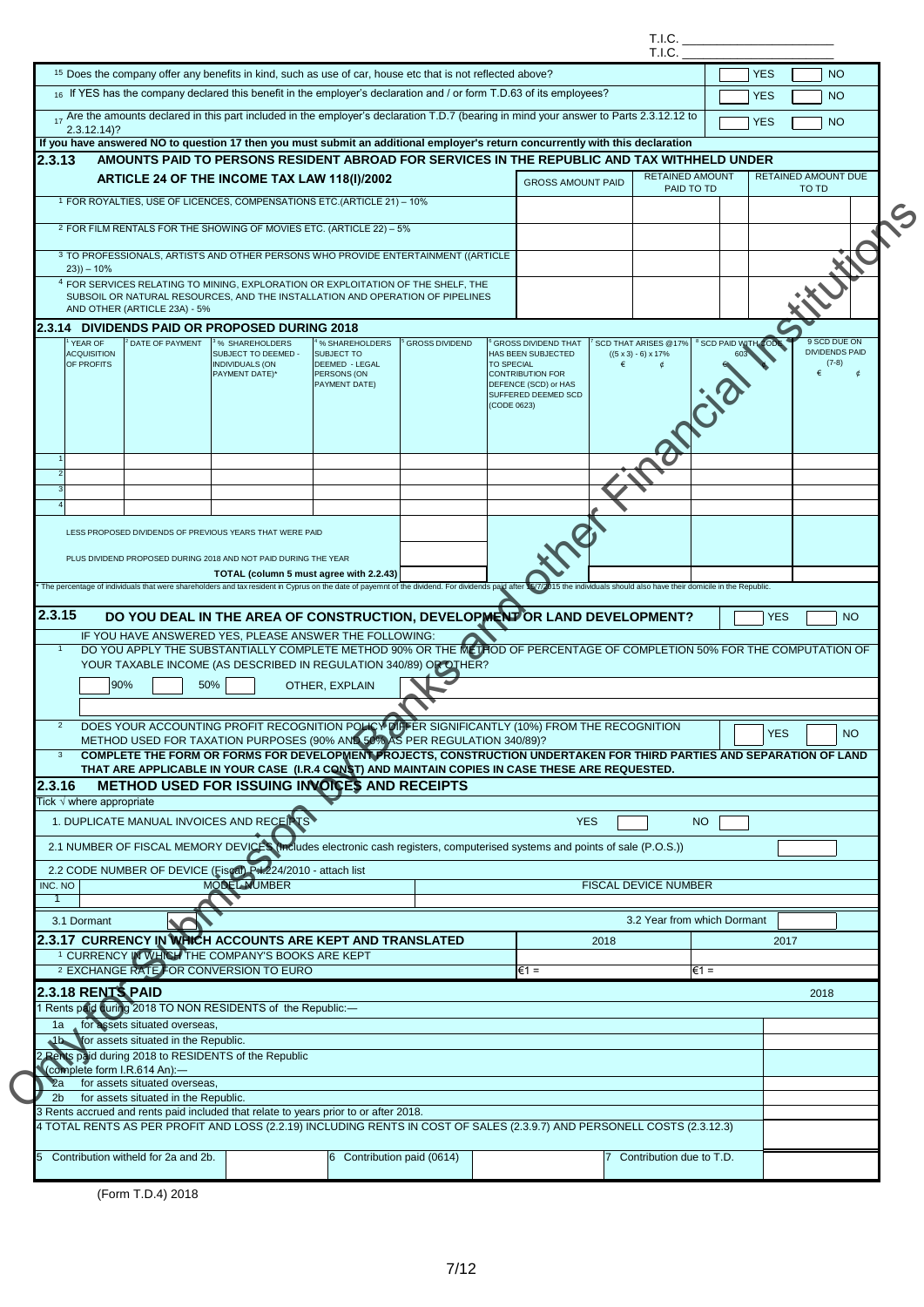## $T.I.C.$

|                 | <b>ADJUSTMENTS</b>                                                                                                                                                                                                                                                      | AMOUNTS THAT INCREASE<br><b>TAXABLE INCOME (A)</b> | AMOUNTS THAT DECREASE<br>TAXABLE INCOME (B) |
|-----------------|-------------------------------------------------------------------------------------------------------------------------------------------------------------------------------------------------------------------------------------------------------------------------|----------------------------------------------------|---------------------------------------------|
|                 | <b>FIXED ASSETS</b>                                                                                                                                                                                                                                                     |                                                    |                                             |
| $\overline{2}$  | LOSS (A) / PROFIT (B) FROM THE DISPOSAL OF FIXED ASSETS                                                                                                                                                                                                                 |                                                    |                                             |
| 3               | LOSS (A)/PROFIT (B) FROM THE REVALUATION OF CURRENT AND FIXED ASSETS                                                                                                                                                                                                    |                                                    |                                             |
| $\overline{4}$  | BALANCING ADDITION (A) /DEDUCTION (B)                                                                                                                                                                                                                                   |                                                    |                                             |
| 5               | DEPRECIATION AND AMORTISATION (INCLUDING GOODWILL) PER PROFIT AND LOSS<br>(A)/ CAPITAL ALLOWANCES (B)                                                                                                                                                                   |                                                    |                                             |
| 6               | EXPENSE (A)/ DEPRECIATION (A) PER PROFIT AND LOSS / ALLOWANCES (B) FOR                                                                                                                                                                                                  |                                                    |                                             |
| $\overline{7}$  | SCIENTIFIC RESEARCH EXPENSES<br>EXPENSES (A) / DEPRECIATION (A) PER PROFIT AND LOSS / ALLOWANCES (B) FOR                                                                                                                                                                |                                                    |                                             |
|                 | PATENTS OR PATENT RIGHTS AND INTELECTUAL PROPTERTY RIGHTS<br><b>INCOME ASSESSED ON DIFFERENT BASIS</b>                                                                                                                                                                  |                                                    |                                             |
| 8               | 80% LOSS (A) / 20% PROFIT (B) FROM THE DISPOSAL OF PATENTS OR PATENT RIGHTS                                                                                                                                                                                             |                                                    |                                             |
|                 | AND INTELECTUAL PROPERTY RIGHTS                                                                                                                                                                                                                                         |                                                    |                                             |
| 9               | TIME APPORTIONMENT OF PROFIT / LOSS FOR YEARS THAT DO NOT END AT 31/12                                                                                                                                                                                                  |                                                    |                                             |
| 10              | TAXABLE LOSS (A) / INCOME (B) ASSESSED ON A DIFFERENT BASIS FROM THAT OF<br>THE PROFIT AND LOSS                                                                                                                                                                         |                                                    |                                             |
|                 | 11 BENEFIT FROM TRANSACTIONS FALLING UNDER ARTICLE 33                                                                                                                                                                                                                   |                                                    |                                             |
|                 | <b>INCOME THAT IS EXEMPT</b>                                                                                                                                                                                                                                            |                                                    |                                             |
| 12 <sup>2</sup> | <b>DIVIDENDS</b>                                                                                                                                                                                                                                                        |                                                    |                                             |
|                 | 13 INTEREST THAT IS EXEMPT                                                                                                                                                                                                                                              |                                                    |                                             |
|                 | 14 EXTRAORDINARY ITEMS THAT ARE NOT TAXABLE                                                                                                                                                                                                                             |                                                    |                                             |
|                 | 15 LOSS (A)/ PROFIT (B) FROM PRESERVED BUILDINGS                                                                                                                                                                                                                        |                                                    |                                             |
|                 | 16 LOSS (A)/ INCOME (B) OF PERMANENT ESTABLISHMENT OVERSEAS                                                                                                                                                                                                             |                                                    |                                             |
|                 | 17 LOSS (A)/ INCOME (B) NOT TAXABLE BY VIRTUE OF DOUBLE TAX AGREEMENT                                                                                                                                                                                                   |                                                    |                                             |
|                 | 18 LOSS (A)/ PROFIT (B) FROM THE DISPOSAL OF SHARES IN COMPANIES                                                                                                                                                                                                        |                                                    |                                             |
|                 | 18A PURCHASE OF SHARES OF INNOVATIVE COMPANY                                                                                                                                                                                                                            |                                                    |                                             |
|                 | <b>DISALLOWED EXPENDITURE</b>                                                                                                                                                                                                                                           |                                                    |                                             |
|                 | 19 EXPENSES THAT RELATE TO EXEMPT SOURCES OF INCOME                                                                                                                                                                                                                     |                                                    |                                             |
|                 | 20 OTHER EXCHANGE DIFFERENCES                                                                                                                                                                                                                                           |                                                    |                                             |
|                 | 21 LOSS (A) / PROFIT (B) FROM CURRENCY TRADING (irrevocable option                                                                                                                                                                                                      |                                                    |                                             |
|                 | 23 GENERAL PROVISION FOR BAD DEBTS                                                                                                                                                                                                                                      |                                                    |                                             |
|                 | 24 GENERAL PROVISION FOR REDUCTION IN THE VALUE OF STOCKS                                                                                                                                                                                                               |                                                    |                                             |
|                 | 25 INTEREST PAYABLE TO ANY GOVERNMENT OR GOVERNMENT ORGANIZATIONS                                                                                                                                                                                                       |                                                    |                                             |
| 27              | 26 INTEREST DISALLOWED<br>CONTRIBUTIONS TO FUNDS THAT DO NOT COMPLY WITH THE PROVISIONS OF                                                                                                                                                                              |                                                    |                                             |
|                 | <b>ARTICLE 14</b><br>28 GIFTS AND DONATIONS                                                                                                                                                                                                                             |                                                    |                                             |
|                 | 29 LEGAL EXPENSES AND EXPENSES INCURRED TO RAISE CAPITAL                                                                                                                                                                                                                |                                                    |                                             |
|                 | 30 ENTERTAINMENT                                                                                                                                                                                                                                                        |                                                    |                                             |
|                 | 31 FINES AND OTHER DIRECT TAXES THAT ARE NOT ALLOWED                                                                                                                                                                                                                    |                                                    |                                             |
|                 | 32A EXPENSES OF PRIVATE MOTOR VEHICLES                                                                                                                                                                                                                                  |                                                    |                                             |
|                 | 32B EXPENSES WITH NO SUPPORTING DOCUMENTS i.e. INVOICES, RECEIPTS (ARTICLE 9)                                                                                                                                                                                           |                                                    |                                             |
|                 | 32C PAYROLL COST FOR WHICH NO RELEVANT CONTRIBUTIONS WERE PAID (ARTICLE 9)                                                                                                                                                                                              |                                                    |                                             |
|                 | <b>QTHER</b>                                                                                                                                                                                                                                                            |                                                    |                                             |
|                 | NTEREST DEDUCTION ON NEW CAPITAL OF COMPANY (NID)                                                                                                                                                                                                                       |                                                    |                                             |
|                 |                                                                                                                                                                                                                                                                         |                                                    |                                             |
| 35              |                                                                                                                                                                                                                                                                         |                                                    |                                             |
|                 | 36 TOTAL ADJUSTMENTS                                                                                                                                                                                                                                                    |                                                    |                                             |
|                 | 37 TAXABLE INCOME / LOSS FOR YEAR (±)                                                                                                                                                                                                                                   |                                                    |                                             |
|                 |                                                                                                                                                                                                                                                                         |                                                    |                                             |
|                 |                                                                                                                                                                                                                                                                         |                                                    |                                             |
| 38              | IF YOU HAVE A RULING / RULINGS DECLARE THE DATE/S OF ISSUE                                                                                                                                                                                                              |                                                    |                                             |
| 39<br>40        | HAS A TRANSFER PRICING STUDY BEEN PREPARED FOR ANY BACK TO BACK ARRANGEMENTS THAT WERE IN EFFECT DURING<br>THE YEAR (AS PER INTERPRETIVE CIRCULAR 3 - INCOME TAX);<br>HAVE YOU CLAIMED SAFE HARBOR RULES DURING THE YEAR (AS PER INTERPRETIVE CIRCULAR 3 - INCOME TAX); |                                                    |                                             |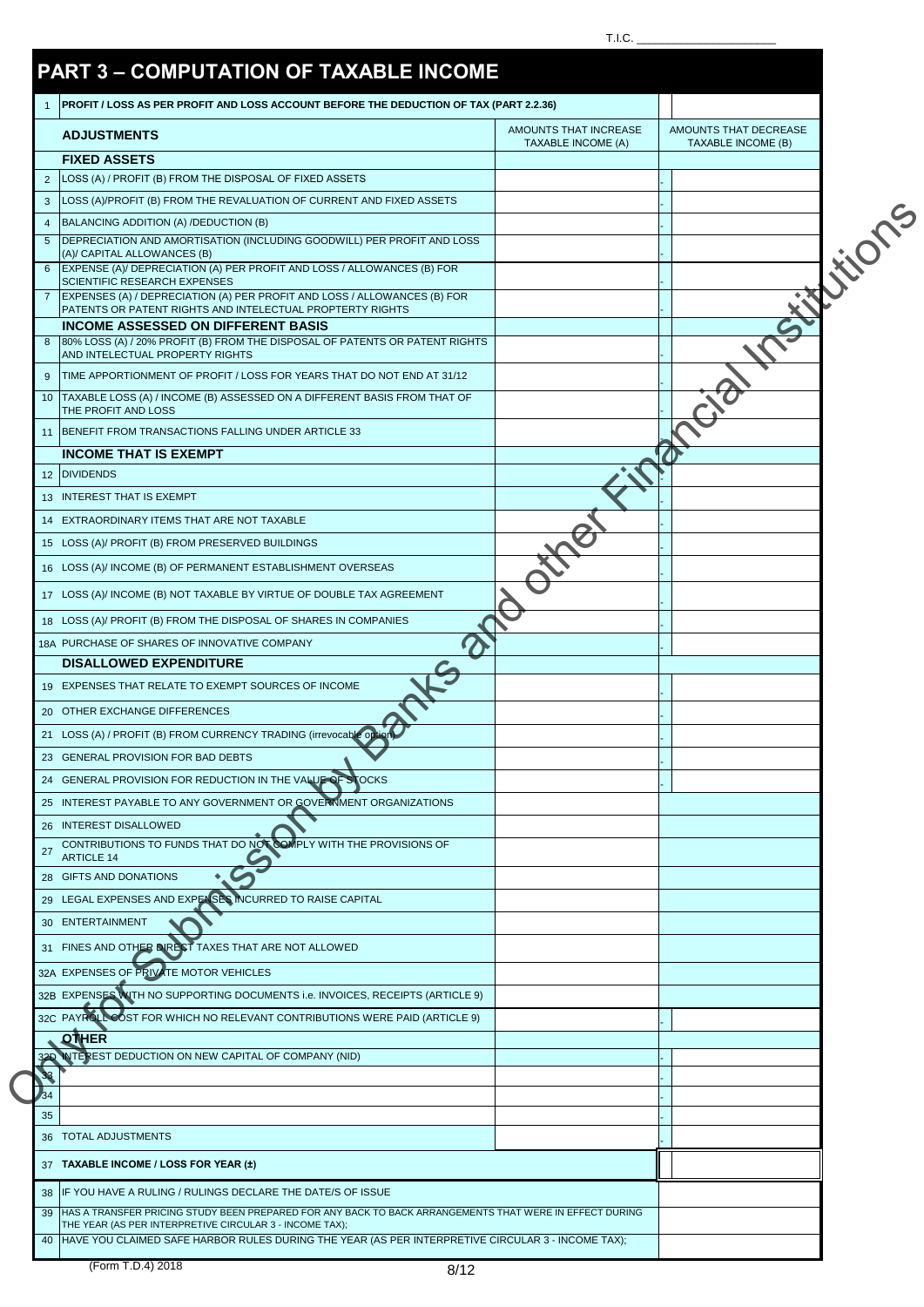T.I.C.  $\_\_$ 

|                                                                                                                         | the deduction of prior year losses and the surrendering of losses of groups. |                                                                   |                       | TAXABLE PROFIT / LOSS THAT HAS BEEN       |                        |   |                                      |
|-------------------------------------------------------------------------------------------------------------------------|------------------------------------------------------------------------------|-------------------------------------------------------------------|-----------------------|-------------------------------------------|------------------------|---|--------------------------------------|
|                                                                                                                         |                                                                              |                                                                   |                       | <b>SUBJECT TO TAX OVERSEAS</b>            |                        |   |                                      |
| SOURCE OF INCOME                                                                                                        |                                                                              | <b>INCOME INCLUDED IN</b><br><b>INCOME FOR THE YEAR</b><br>4.1(C) |                       | TAX WITHHELD / PAID ON<br>INCOME $4.1(A)$ |                        | 土 | <b>TOTAL TAXABLE INCOME</b><br>/LOSS |
| 1 TRADE                                                                                                                 |                                                                              |                                                                   |                       |                                           |                        |   |                                      |
| 2 RENTS AFTER THE DEDUCTION OF EXPENSES                                                                                 |                                                                              |                                                                   |                       |                                           |                        |   |                                      |
| 3 ROYALTIES, PATENTS OR LICENCES                                                                                        |                                                                              |                                                                   |                       |                                           |                        |   |                                      |
| 4 GOODWILL                                                                                                              |                                                                              |                                                                   |                       |                                           |                        |   |                                      |
| 5 SHIP MANAGEMENT                                                                                                       |                                                                              |                                                                   |                       |                                           |                        |   |                                      |
| 6 PERMANENT ESTABLISHMENT OVERSEAS                                                                                      |                                                                              |                                                                   |                       |                                           |                        |   |                                      |
| 7 ANY OTHER INCOME                                                                                                      |                                                                              |                                                                   |                       |                                           |                        |   |                                      |
|                                                                                                                         | PROFIT / LOSS FOR THE YEAR (as per PART 3.37)                                |                                                                   |                       |                                           |                        |   |                                      |
| 4.2 LOSSES                                                                                                              |                                                                              |                                                                   |                       |                                           |                        |   |                                      |
| 1 LOSSES BROUGHT FORWARD FROM PREVIOUS YEARS (from 1997 onwards)                                                        |                                                                              |                                                                   |                       |                                           |                        |   |                                      |
| 2 LOSSES NOT CARRIED FORWARD (INCLUDING LOSSES MORE THAN FIVE YEARS)                                                    |                                                                              |                                                                   |                       |                                           |                        |   |                                      |
| 3 DEDUCTION FOR THE LOSS OF PERMANENT ESTABLISHMENT OVERSEAS                                                            |                                                                              |                                                                   |                       |                                           |                        |   |                                      |
| 4 LOSSES SURRENDERED TO YOU FROM                                                                                        | T.I.C.                                                                       | <b>BALANCE SHEET</b><br><b>DATE</b>                               |                       |                                           |                        |   |                                      |
|                                                                                                                         |                                                                              |                                                                   |                       |                                           |                        |   |                                      |
|                                                                                                                         |                                                                              |                                                                   |                       |                                           |                        |   |                                      |
| $\overline{2}$<br>3                                                                                                     |                                                                              |                                                                   |                       |                                           |                        |   |                                      |
|                                                                                                                         |                                                                              |                                                                   |                       |                                           |                        |   |                                      |
|                                                                                                                         |                                                                              | <b>BALANCE SHEET</b>                                              |                       | €                                         | <b>TOTAL</b>           |   |                                      |
| 5 LOSSES SURRENDERED BY YOU TO                                                                                          | T.I.C.                                                                       | <b>DATE</b>                                                       |                       |                                           |                        |   |                                      |
|                                                                                                                         |                                                                              |                                                                   |                       |                                           |                        |   |                                      |
| $\overline{2}$                                                                                                          |                                                                              |                                                                   |                       |                                           |                        |   |                                      |
| 3                                                                                                                       |                                                                              |                                                                   |                       |                                           |                        |   |                                      |
|                                                                                                                         |                                                                              |                                                                   |                       |                                           | <b>TOTAL</b>           |   |                                      |
| 4.3 TAXABLE INCOME / LOSS TO BE CARRIED FORWARD                                                                         |                                                                              |                                                                   |                       |                                           |                        |   |                                      |
| 4.4 COMPUTATION OF TAX                                                                                                  |                                                                              |                                                                   |                       | <b>TAXABLE INCOME</b>                     |                        |   | <b>TAX</b>                           |
| 1<br>RATE OF TAX 12,5%                                                                                                  |                                                                              |                                                                   |                       |                                           |                        |   |                                      |
| 4.5 TAXES ALREADY PAID AND ADDITIONAL TAX<br>1 INCOME OF TEMPORARY ASSESSMENT FOR YEAR (Whether                         |                                                                              |                                                                   |                       |                                           |                        |   |                                      |
| raised by the Department or yourselves)                                                                                 |                                                                              |                                                                   |                       |                                           | <b>2 TEMPORARY TAX</b> |   |                                      |
| 3 ADDITIONAL TAX 10% DUE TO LOW ESTIMATION OF TEMPORARY INCOME                                                          |                                                                              |                                                                   |                       |                                           |                        |   |                                      |
| 4 CREDIT CLAIMED IN RESPECT OF FOREIGN TAX (4.8. compulsory)                                                            |                                                                              |                                                                   |                       |                                           |                        |   |                                      |
| 5 CREDIT CLAIMED IN RESPECT OF TAX RAID BY SELF-ASSESSMENT                                                              |                                                                              |                                                                   |                       |                                           |                        |   |                                      |
| 4.6 TAX DUE / (REFUNDABLE)                                                                                              |                                                                              |                                                                   |                       |                                           |                        |   |                                      |
| 4.7 1 GROSS INSURANCE PREMIUMS                                                                                          |                                                                              | 2 TAX AT 1,5%                                                     |                       |                                           |                        |   |                                      |
| 3 AMOUNTS WITHHELD (Note 2.8.13) THAT ARE DUE                                                                           |                                                                              |                                                                   |                       |                                           |                        |   |                                      |
| <b>4.8 RECONCILIATION OF FOREIGN TAX</b>                                                                                |                                                                              |                                                                   |                       |                                           |                        |   |                                      |
| FOREIGN TAX CLAIMED ON INCOME THAT HAS BEEN TAXED BASED ON THE ACCRUALS BASIS :-                                        |                                                                              |                                                                   |                       | <b>INCOME</b>                             |                        |   | <b>FOREIGN TAX</b>                   |
| 1 A) IN THIS RETURN AND THE FOREIGN TAX HAS BEEN WITHHELD / PAID DURING THE YEAR                                        |                                                                              |                                                                   |                       |                                           |                        |   |                                      |
| B) IN THIS RETURN AND THE FOREIGN TAX HAS NOT BEEN WITHHELD / PAID YET                                                  |                                                                              |                                                                   |                       |                                           |                        |   |                                      |
| IN PREVIOUS RETURNS AND THE FOREIGN TAX HAD NOT BEEN WITHHELD / PAID BEFORE                                             |                                                                              |                                                                   |                       |                                           |                        |   |                                      |
| 1.2018 - BALANCE BROUGHT FORWARD<br>N PREVIOUS RETURNS AND THE FOREIGN TAX WAS WITHHELD / PAID DURING THE CURRENT       |                                                                              |                                                                   |                       |                                           |                        |   |                                      |
| YEAR (give an analysis in 5 below)                                                                                      |                                                                              |                                                                   |                       |                                           |                        |   |                                      |
| FOREIGN TAX WHICH HAS NOT BEEN WITHHELD / PAID YET - BALANCE CARRIED FORWARD                                            |                                                                              |                                                                   |                       |                                           |                        |   |                                      |
|                                                                                                                         |                                                                              |                                                                   |                       |                                           |                        |   |                                      |
| $(4.8.1B + 4.8.2 - 4.8.3)$<br>5 FOREIGN TAX WITHHELD / PAID DURING THE CURRENT YEAR WHICH WAS CLAIMED IN PREVIOUS YEARS |                                                                              |                                                                   |                       |                                           |                        |   | <b>TAX DUE</b>                       |
| Inc<br>YEAR CLAIMED<br><b>INCOME</b>                                                                                    | <b>TAX CLAIMED</b>                                                           |                                                                   | <b>FINAL TAX PAID</b> |                                           |                        |   |                                      |
| No.                                                                                                                     |                                                                              |                                                                   |                       |                                           |                        |   |                                      |
| $\overline{2}$                                                                                                          |                                                                              |                                                                   |                       |                                           |                        |   |                                      |
| 3                                                                                                                       |                                                                              |                                                                   |                       |                                           |                        |   |                                      |
| $\overline{4}$                                                                                                          |                                                                              |                                                                   |                       |                                           |                        |   |                                      |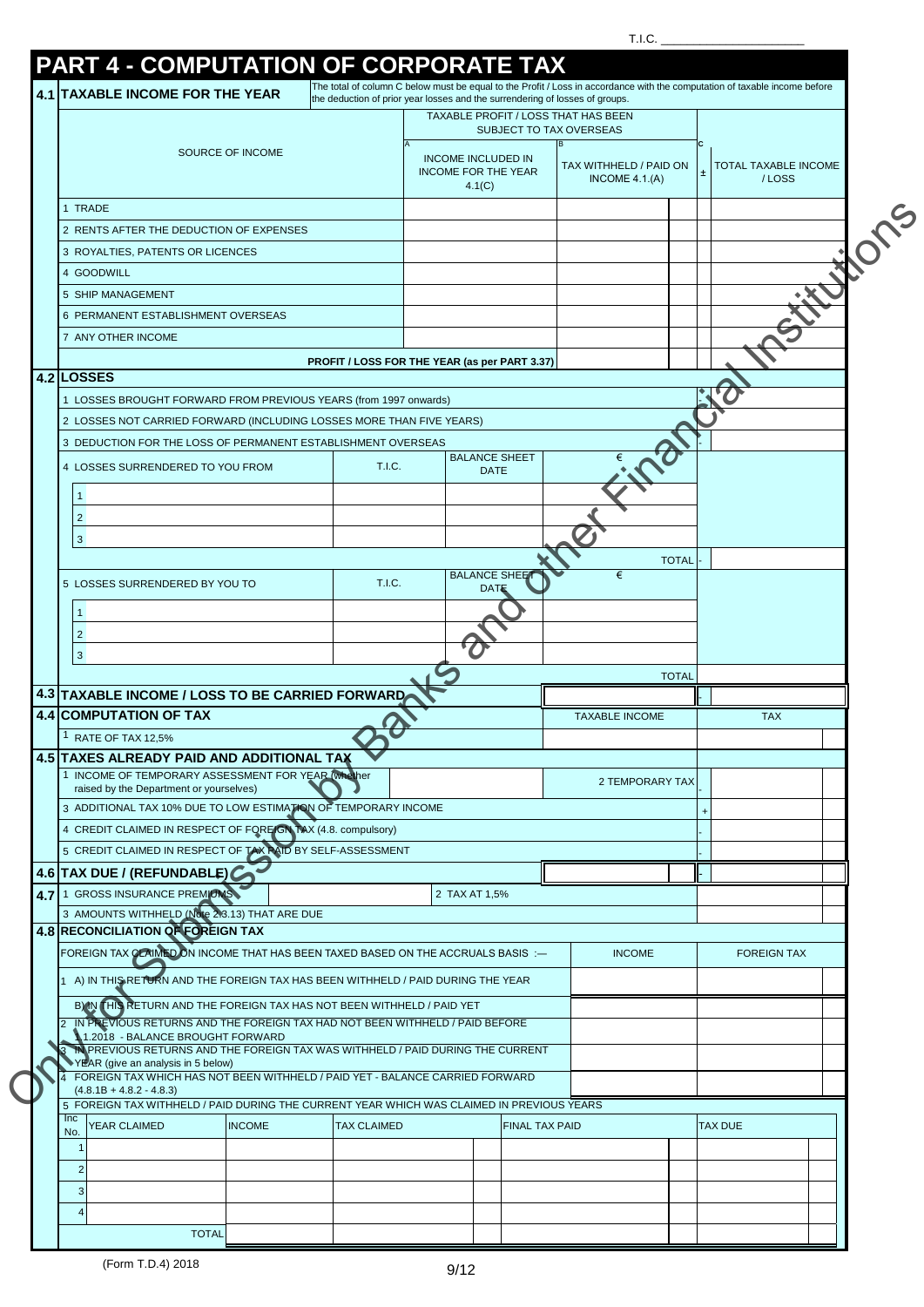|                                 | <b>PART 5 - DEFENCE CONTRIBUTION</b>                                                                                                                                                                                                                                                                                                            |                                           |                                            |                                            |                                     |       |                                                       |                              |                       |  |
|---------------------------------|-------------------------------------------------------------------------------------------------------------------------------------------------------------------------------------------------------------------------------------------------------------------------------------------------------------------------------------------------|-------------------------------------------|--------------------------------------------|--------------------------------------------|-------------------------------------|-------|-------------------------------------------------------|------------------------------|-----------------------|--|
|                                 | 5.1 DECLARATION of profits subject to deemed distribution as at 31/12/2020                                                                                                                                                                                                                                                                      |                                           |                                            |                                            |                                     |       |                                                       |                              |                       |  |
|                                 | 5.1.1 A COMPUTATION of profits subject to deemed distribution as at 31/12/2020                                                                                                                                                                                                                                                                  |                                           |                                            |                                            |                                     |       |                                                       | INCREASE $\epsilon$          | DECREASE €            |  |
|                                 | ACCOUNTING PROFIT(increase) / LOSS(decrease) (PART 2.2.36) LESS CORPORATION TAX                                                                                                                                                                                                                                                                 |                                           |                                            |                                            |                                     |       |                                                       |                              |                       |  |
| 2                               | TRANSFER TO LEGAL RESERVE REQUIRED BY ANY LAW                                                                                                                                                                                                                                                                                                   |                                           |                                            |                                            |                                     |       |                                                       |                              |                       |  |
| 3                               | <b>CAPITAL GAINS TAX</b>                                                                                                                                                                                                                                                                                                                        |                                           |                                            |                                            |                                     |       |                                                       |                              |                       |  |
|                                 | 4 REVALUATIONS OF MOVABLE AND IMMOVABLE ASSETS INCLUDED IN THE ACCOUNTING PROFIT                                                                                                                                                                                                                                                                |                                           |                                            |                                            |                                     |       |                                                       |                              |                       |  |
|                                 | OF THE YEAR                                                                                                                                                                                                                                                                                                                                     |                                           |                                            |                                            |                                     |       |                                                       |                              |                       |  |
|                                 | 5 REALISED PROFITS / LOSSES WHICH HAVE BEEN CREDITED DIRECTLY TO RESERVES                                                                                                                                                                                                                                                                       |                                           |                                            |                                            |                                     |       |                                                       |                              |                       |  |
|                                 | 6 ADDITIONAL DEPRECIATION / DIMINUTION OF MOVABLE & IMMOVABLE ASSETS INCLUDED IN THE<br>ACCOUNTING PROFIT OF THE YEAR                                                                                                                                                                                                                           |                                           |                                            |                                            |                                     |       |                                                       |                              |                       |  |
|                                 | 7 DIVIDENDS RECEIVED FROM PROFITS THAT HAVE BEEN SUBJECT TO DEEMED DISTRIBUTION                                                                                                                                                                                                                                                                 |                                           |                                            |                                            |                                     |       |                                                       |                              |                       |  |
|                                 | 8 ACCOUNTING PROFIT / LOSS DUE TO RESTRUCTURING (ARTICLE 3(12)) FOR YEARS 2015-2019                                                                                                                                                                                                                                                             |                                           |                                            |                                            |                                     |       |                                                       |                              |                       |  |
|                                 | 9 INCOME SUBJECT TO DISTRIBUTION / LOSS CARRIED FORWARD                                                                                                                                                                                                                                                                                         |                                           |                                            |                                            |                                     |       |                                                       |                              |                       |  |
|                                 | <b>B DEEMED PROFITS OF YEARS 2016 - 2018</b>                                                                                                                                                                                                                                                                                                    |                                           |                                            |                                            | Please complete the following table |       |                                                       |                              |                       |  |
| <sup>1</sup> YEAR               | <sup>2</sup> AMOUNT SUBJECT TO                                                                                                                                                                                                                                                                                                                  | 3 DIVIDENDS PAID<br>BY 31.12.2018         | <sup>4</sup> PROFIT NOT                    | $5 \frac{6}{6}$                            | <b>SHAREHOLDERS</b>                 |       | <sup>8</sup> SCD OF DEEMED                            | <sup>9</sup> DEEMED SCD PAID | <b>DEEMED SCD DUE</b> |  |
| <b>PROFITS</b><br><b>EARNED</b> | DEEMED DISTRIBUTION<br>(70% PROFITS) <sup>1</sup>                                                                                                                                                                                                                                                                                               | FROM THE                                  | <b>DISTRIBUTED</b><br>$(COLUTIONNS 2 - 3)$ | SHAREHOLDERS<br>(INDIVIDUALS) <sup>2</sup> | (LEGAL PERS) <sup>3</sup>           | % SCD | <b>DISTRIBUTION</b><br>$(COLUTIONNS (4x(5+6)x7))^{4}$ | (0623)                       | COLUMNS 8-9)          |  |
|                                 |                                                                                                                                                                                                                                                                                                                                                 | PROFITS OF THE<br><b>YEAR</b>             |                                            |                                            |                                     |       |                                                       |                              |                       |  |
|                                 |                                                                                                                                                                                                                                                                                                                                                 |                                           |                                            |                                            |                                     |       |                                                       |                              |                       |  |
| 2016<br>2017                    |                                                                                                                                                                                                                                                                                                                                                 |                                           |                                            |                                            |                                     | @ 17% |                                                       |                              |                       |  |
| 2018                            |                                                                                                                                                                                                                                                                                                                                                 |                                           |                                            |                                            |                                     |       |                                                       |                              |                       |  |
|                                 | 1 70% of profits, in the case of losses the whole amount of the loss (with a negative sign) or where the company did not exist or the shareholders were not tax resident in the Republic enter a zero (0).<br>*2 The percentage of individuals that are subject to deemed distribution as at 31/12 two years after the year profits are earned. |                                           |                                            |                                            |                                     |       |                                                       |                              |                       |  |
|                                 | *3 The percentage of legal persons that are subject to deemed distribution as at 31/12 two years after the year profits are earned.<br>*4 To be completed when the amount in column 4 is greater than zero (0).                                                                                                                                 |                                           |                                            |                                            |                                     |       |                                                       |                              |                       |  |
|                                 |                                                                                                                                                                                                                                                                                                                                                 |                                           |                                            |                                            |                                     |       |                                                       |                              |                       |  |
|                                 | <b>5.2 COMPUTATION</b>                                                                                                                                                                                                                                                                                                                          |                                           |                                            |                                            |                                     |       |                                                       |                              | DEFENCE CONTRIBUTION  |  |
|                                 | A 1 DEFENCE THAT YOU WITHELD FROM DIVIDENDS (0603) OWED AS PER NOTE 2.3.14                                                                                                                                                                                                                                                                      |                                           |                                            |                                            |                                     |       |                                                       |                              |                       |  |
|                                 | 2 DEFENCE THAT YOU WITHELD FROM INTEREST (0602) OWED                                                                                                                                                                                                                                                                                            |                                           |                                            |                                            |                                     |       |                                                       |                              |                       |  |
|                                 |                                                                                                                                                                                                                                                                                                                                                 |                                           |                                            |                                            |                                     |       |                                                       |                              |                       |  |
|                                 | 3 DEFENCE THAT YOU WITHELD FROM RENTS (0614) OWED AS PER NOTE 2.3.18                                                                                                                                                                                                                                                                            |                                           |                                            |                                            |                                     |       |                                                       |                              |                       |  |
|                                 | <b>5.2.1 DEEMED DIVIDEND DISTRIBUTION</b>                                                                                                                                                                                                                                                                                                       |                                           |                                            |                                            |                                     |       |                                                       |                              |                       |  |
|                                 | 1 A DEEMED DISTRIBUTION FROM CAPITAL REDUCTION OR DISSOLUTION OF COMPANY                                                                                                                                                                                                                                                                        |                                           |                                            |                                            |                                     |       |                                                       | @ 17%                        |                       |  |
|                                 | B DEFENCE CONTRIBUTION PAID BY SELF ASSESSMENT                                                                                                                                                                                                                                                                                                  |                                           |                                            |                                            |                                     |       |                                                       |                              |                       |  |
|                                 | 2 CONTRIBUTION OWED AS PER PART 5.1.1 B                                                                                                                                                                                                                                                                                                         |                                           |                                            |                                            |                                     |       |                                                       |                              |                       |  |
|                                 | <b>5.2.2 DIVIDEND INCOME</b>                                                                                                                                                                                                                                                                                                                    |                                           |                                            |                                            | <b>OVERSEAS TAX</b>                 |       | <b>INCOME</b><br>€                                    |                              |                       |  |
|                                 | A DIVIDENDS FROM UCITS                                                                                                                                                                                                                                                                                                                          |                                           |                                            |                                            |                                     |       |                                                       | @ 3%                         |                       |  |
|                                 | <b>B DIVIDENDS WITHIN THE REPUBLIC</b>                                                                                                                                                                                                                                                                                                          |                                           |                                            |                                            |                                     |       |                                                       |                              |                       |  |
|                                 | C DIVIDENDS FROM OUTSIDE THE REPUBLIC (per company)                                                                                                                                                                                                                                                                                             |                                           |                                            |                                            |                                     |       |                                                       |                              |                       |  |
| Inc.                            | ACTIVITIES. Does the company engage directly or indirectly                                                                                                                                                                                                                                                                                      |                                           |                                            |                                            |                                     |       |                                                       |                              |                       |  |
| <b>No</b>                       |                                                                                                                                                                                                                                                                                                                                                 | (more than 50%) in investment activities? |                                            |                                            |                                     |       |                                                       |                              |                       |  |
|                                 |                                                                                                                                                                                                                                                                                                                                                 | (Tick Y where appropriate)                |                                            |                                            | €                                   |       |                                                       |                              |                       |  |
| $\mathbf{1}$                    | <b>YES</b>                                                                                                                                                                                                                                                                                                                                      | <b>NO</b>                                 |                                            |                                            |                                     |       |                                                       |                              |                       |  |
| $\overline{2}$                  | <b>YES</b>                                                                                                                                                                                                                                                                                                                                      | NO.                                       |                                            |                                            |                                     |       |                                                       |                              |                       |  |
| 3                               | <b>YES</b>                                                                                                                                                                                                                                                                                                                                      | NO.                                       |                                            |                                            |                                     |       |                                                       |                              |                       |  |
| 4                               | <b>YES</b>                                                                                                                                                                                                                                                                                                                                      | NO <sup>+</sup>                           |                                            |                                            |                                     |       |                                                       |                              |                       |  |
|                                 | 2 TOTAL (INCOME column must agree with 2.2.5 less UCITS)                                                                                                                                                                                                                                                                                        |                                           |                                            |                                            |                                     |       |                                                       |                              |                       |  |
|                                 | 3 AMOUNTS NOT SUBJECT TO DEFENCE CONTRIBUTION                                                                                                                                                                                                                                                                                                   |                                           |                                            |                                            |                                     |       |                                                       |                              |                       |  |
|                                 | 4 COMPUTATION OF DEFENCE CONTRIBUTION                                                                                                                                                                                                                                                                                                           |                                           |                                            |                                            |                                     |       |                                                       | @ 17%                        |                       |  |
|                                 | 5 DOUBLE TAXATION CREDIT                                                                                                                                                                                                                                                                                                                        |                                           |                                            |                                            |                                     |       | (4.8.1 compulsory)                                    |                              |                       |  |
|                                 | 6 DEFENCE CONTRIBUTION PAID BY SELF ASSESSMENT (0613)                                                                                                                                                                                                                                                                                           |                                           |                                            |                                            |                                     |       |                                                       |                              |                       |  |
|                                 | DEFENCE CONTRIBUTION WITHHELD AT SOURCE WITHIN THE REPUBLIC (Analyse in Part 6)                                                                                                                                                                                                                                                                 |                                           |                                            |                                            |                                     |       |                                                       |                              |                       |  |
|                                 | <b>5.2.3 INTEREST INCOME</b>                                                                                                                                                                                                                                                                                                                    |                                           |                                            |                                            | <b>OVERSEAS TAX</b>                 |       | <b>INCOME</b>                                         |                              |                       |  |
|                                 | 1 FROM OVERSEAS                                                                                                                                                                                                                                                                                                                                 |                                           |                                            |                                            |                                     |       |                                                       |                              |                       |  |
|                                 | 2 WITHIN THE REPUBLIC                                                                                                                                                                                                                                                                                                                           |                                           |                                            |                                            |                                     |       |                                                       |                              |                       |  |
|                                 | 3 WITHOUT DEDUCTION AT SOURCE                                                                                                                                                                                                                                                                                                                   |                                           |                                            |                                            |                                     |       |                                                       |                              |                       |  |
|                                 | <b>COMPUTATION OF DEFENCE CONTRIBUTION</b>                                                                                                                                                                                                                                                                                                      |                                           |                                            |                                            |                                     |       |                                                       | @ 30%                        |                       |  |
|                                 | RECEIVED BY PROVIDENT FUNDS etc./ COMPUTATION OF DEFENCE CONTRIBUTION                                                                                                                                                                                                                                                                           |                                           |                                            |                                            |                                     |       |                                                       | @ 3%                         |                       |  |
|                                 |                                                                                                                                                                                                                                                                                                                                                 |                                           |                                            |                                            |                                     |       | (4.8.1 compulsory)                                    |                              |                       |  |
|                                 | DOUBLE TAXATION CREDIT<br>DEFENCE CONTRIBUTION PAID BY SELF ASSESSMENT (0612)                                                                                                                                                                                                                                                                   |                                           |                                            |                                            |                                     |       |                                                       |                              |                       |  |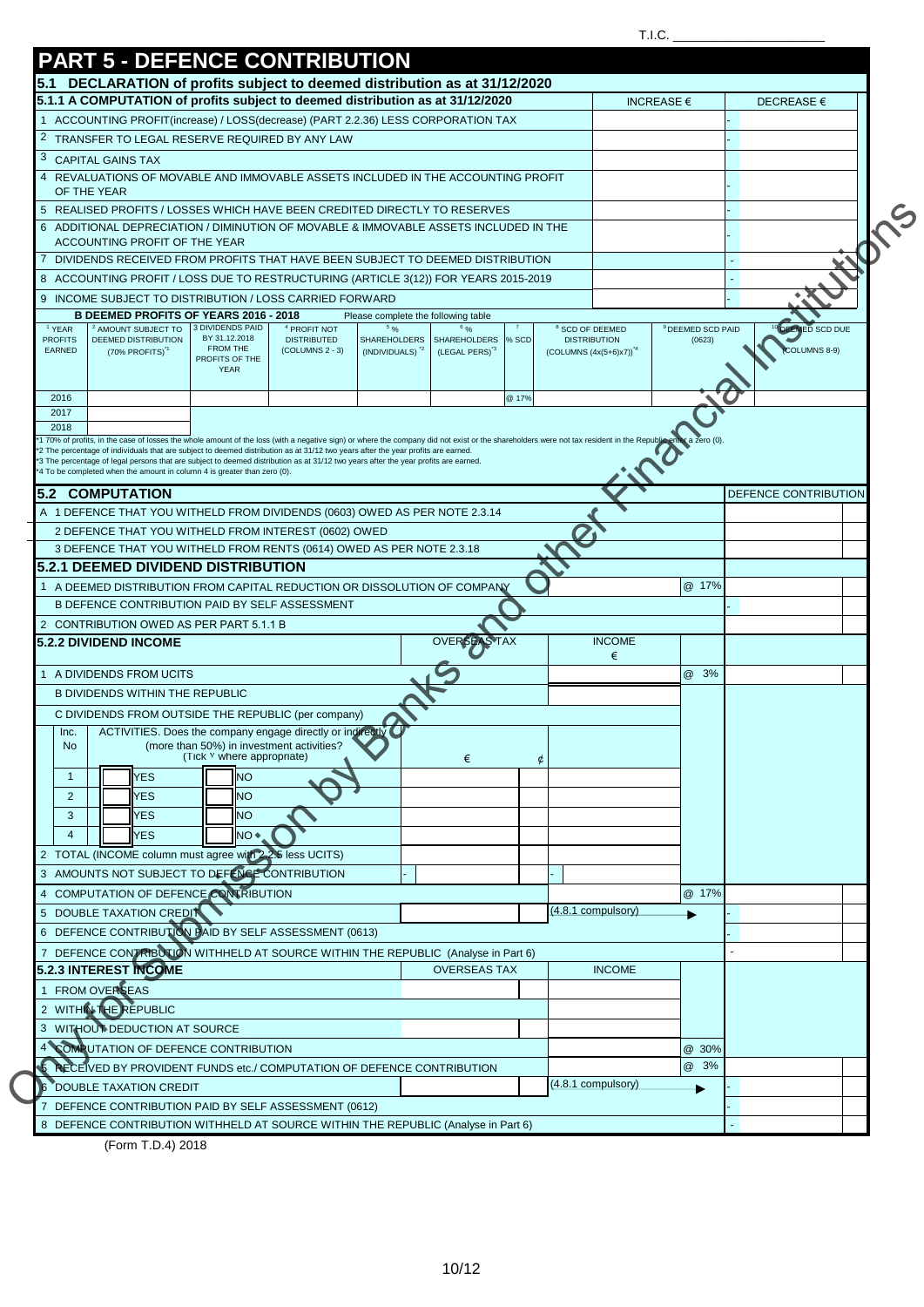| 5.2.4 RENTAL INCOME (before the deduction of expenses & capital                                                                                                                            |                     |                    | T.I.C.                      |                |
|--------------------------------------------------------------------------------------------------------------------------------------------------------------------------------------------|---------------------|--------------------|-----------------------------|----------------|
| allowances)                                                                                                                                                                                | <b>OVERSEAS TAX</b> | <b>INCOME</b>      |                             |                |
| 1 DIFFERENCE IN RETNS DUE TO YOU AT THE END OF YEAR AND DUE TO YOU AT THE START<br>OF YEAR (this amount and the total of rental income in line 5.2.4.4 must be equal to the gross rents in |                     |                    |                             |                |
| 2.2.7 of the profit and loss.)                                                                                                                                                             |                     |                    |                             |                |
| 2 WITHIN THE REPUBLIC                                                                                                                                                                      |                     |                    |                             |                |
| 3 OUTSIDE THE REPUBLIC                                                                                                                                                                     |                     |                    |                             |                |
| 4 TOTAL<br>5 25% DEDUCTION ON TOTAL RENTS                                                                                                                                                  |                     |                    |                             |                |
| 6 COMPUTATION OF DEFENCE CONTRIBUTION                                                                                                                                                      |                     |                    | @ 3%                        |                |
| 7 DOUBLE TAXATION CREDIT                                                                                                                                                                   |                     | (4.8.1 compulsory) |                             |                |
| 8 DEFENCE CONTRIBUTION PAID BY SELF ASSESSMENT (0604)                                                                                                                                      |                     |                    |                             |                |
| 9 DEFENCE CONTRIBUTION WITHHELD AT SOURCE WITHIN THE REPUBLIC (Analyse in Part 6)                                                                                                          |                     |                    |                             |                |
| 5.3 DEFENCE CONTRIBUTION OWED TO TD / OVERPAID (cast the figures in the defence contribution column)                                                                                       |                     |                    |                             |                |
|                                                                                                                                                                                            |                     |                    |                             |                |
| PART 6 - DEFENCE WITHHELD AT SOURCE BY THIRD PARTIES WITHIN THE REPUBLIC                                                                                                                   |                     |                    |                             |                |
| COMPANY OR PERSON WHO ISSUED THE DIVIDEND OR PAID THE INTEREST OR PAID THE RENT<br><b>NAME</b><br>T.I.C.                                                                                   | <b>DIVIDEND</b>     | <b>INTEREST</b>    | <b>AMOUNT WITHHELD FROM</b> |                |
|                                                                                                                                                                                            |                     |                    |                             |                |
|                                                                                                                                                                                            | €<br>$\mathfrak{c}$ | €                  |                             | $\mathfrak{c}$ |
|                                                                                                                                                                                            |                     |                    |                             |                |
| $\overline{2}$                                                                                                                                                                             |                     |                    |                             |                |
| 3                                                                                                                                                                                          |                     |                    |                             |                |
|                                                                                                                                                                                            |                     |                    |                             |                |
| 5                                                                                                                                                                                          |                     |                    |                             |                |
| 6                                                                                                                                                                                          |                     |                    |                             |                |
|                                                                                                                                                                                            |                     |                    |                             |                |
| 8<br>9                                                                                                                                                                                     |                     |                    |                             |                |
| 10                                                                                                                                                                                         |                     |                    |                             |                |
|                                                                                                                                                                                            |                     |                    |                             |                |
| 12                                                                                                                                                                                         |                     |                    |                             |                |
| 13                                                                                                                                                                                         |                     |                    |                             |                |
| 14                                                                                                                                                                                         |                     |                    |                             |                |
| 15 <sup>1</sup>                                                                                                                                                                            |                     |                    |                             |                |
|                                                                                                                                                                                            |                     |                    |                             |                |
|                                                                                                                                                                                            |                     |                    |                             |                |
|                                                                                                                                                                                            |                     |                    |                             |                |
|                                                                                                                                                                                            |                     |                    |                             |                |
|                                                                                                                                                                                            |                     |                    |                             |                |
|                                                                                                                                                                                            |                     |                    |                             |                |
|                                                                                                                                                                                            |                     |                    |                             |                |
|                                                                                                                                                                                            |                     |                    |                             |                |
|                                                                                                                                                                                            |                     |                    |                             |                |
|                                                                                                                                                                                            |                     |                    |                             |                |
|                                                                                                                                                                                            |                     |                    |                             |                |
| Jimy tot Submission by Bat                                                                                                                                                                 |                     |                    |                             |                |